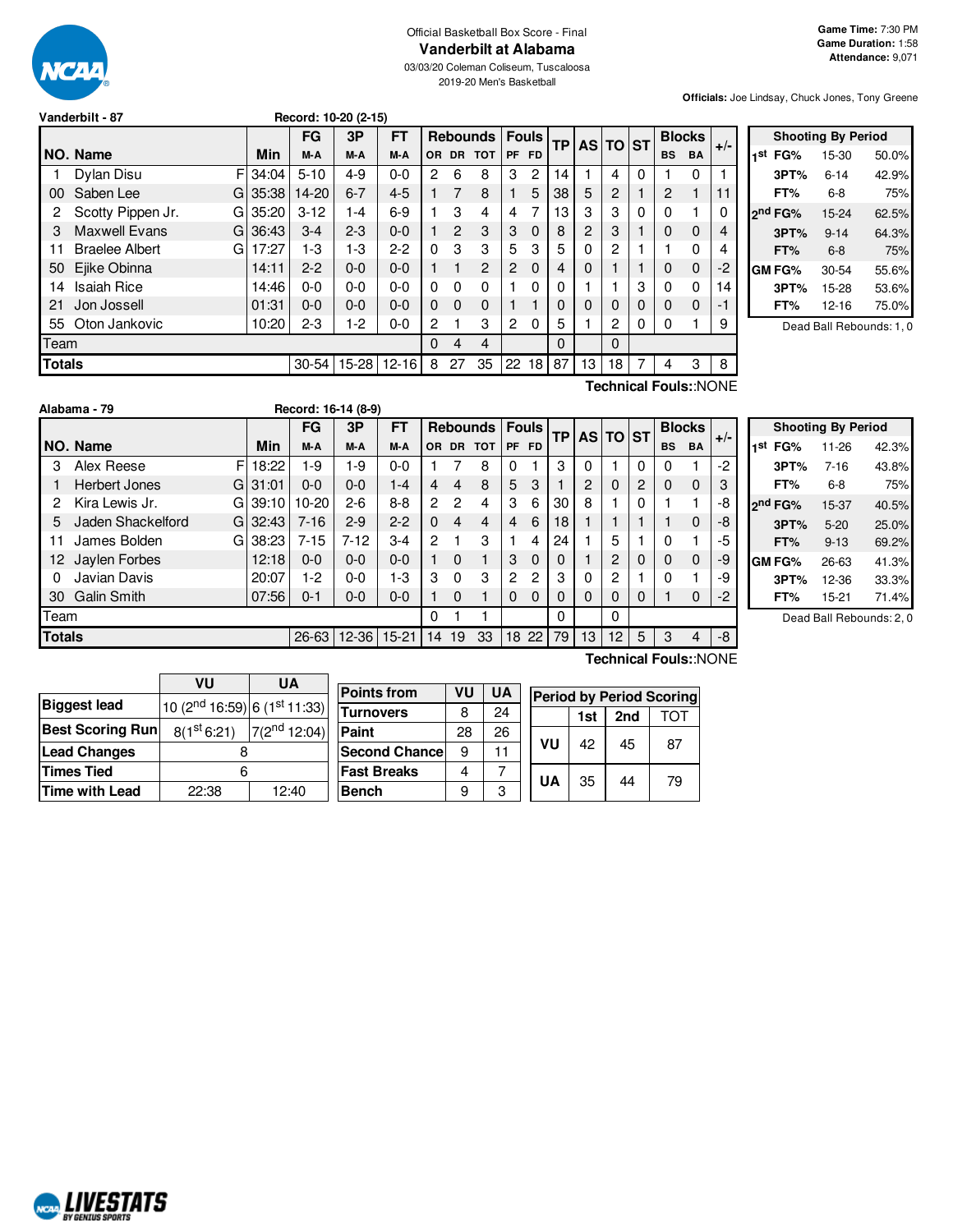

03/03/20 Coleman Coliseum, Tuscaloosa 2019-20 Men's Basketball

**Officials:** Joe Lindsay, Chuck Jones, Tony Greene

# **Period 1**

| <b>Quarter Starters:</b> |                                                  |               |                |               |                                                                       |             |
|--------------------------|--------------------------------------------------|---------------|----------------|---------------|-----------------------------------------------------------------------|-------------|
| UA                       | 1 Jones H                                        | 2 Lewis Jr. K | 3 Reese A      |               | 5 Shackelford J                                                       | 11 Bolden J |
| VU                       | 00 Lee S                                         | 1 Disu D      | 2 Pippen Jr. S |               | 3 Evans M                                                             | 11 Albert B |
| <b>Game Time</b>         | UA                                               |               | <b>Score</b>   | Diff          |                                                                       | VU          |
| 20:00                    | 3 REESE A jumpball lost                          |               |                |               | 1 DISU D jumpball won                                                 |             |
| 19:38                    |                                                  |               |                |               | 2 PIPPEN JR. S 2pt FG in the paint, jump shot missed                  |             |
| 19:34                    | 2 LEWIS JR. K defensive rebound (1)              |               |                |               |                                                                       |             |
| 19:18                    | 2 LEWIS JR. K 2pt FG in the paint, layup blocked |               |                |               |                                                                       |             |
| 19:18                    |                                                  |               |                |               | 11 ALBERT B block (1)                                                 |             |
| 19:18                    |                                                  |               |                |               | defensive rebound (1)                                                 |             |
| 19:03                    |                                                  |               | $0 - 2$        | $-2$          | 00 LEE S 2pt FG in the paint, hook shot made (2)                      |             |
| 18:47                    | 5 SHACKELFORD J foul drawn (1)                   |               |                |               | 3 EVANS M foul personal (1 - 1)                                       |             |
| 18:42                    | 3 REESE A 3pt FG, jump shot blocked              |               |                |               |                                                                       |             |
| 18:42                    |                                                  |               |                |               | 1 DISU D block (1)                                                    |             |
| 18:37                    |                                                  |               |                |               | 00 LEE S defensive rebound (1)                                        |             |
| 18:33                    |                                                  |               | $0 - 4$        | -4            | 00 LEE S 2pt FG in the paint, dunk, made (4)                          |             |
| 18:33                    |                                                  |               |                |               | 1 DISU D assist (1)                                                   |             |
| 18:19                    | 3 REESE A 3pt FG, jump shot made (3)             |               | $3-4$          | $-1$          |                                                                       |             |
| 18:19                    | 2 LEWIS JR. K assist (1)                         |               |                |               |                                                                       |             |
| 17:46                    |                                                  |               |                |               | 00 LEE S 2pt FG in the paint, layup missed                            |             |
| 17:43                    | 3 REESE A defensive rebound (1)                  |               |                |               |                                                                       |             |
| 17:34                    | 3 REESE A 3pt FG, jump shot missed               |               |                |               |                                                                       |             |
| 17:33                    |                                                  |               |                |               | defensive rebound (3)                                                 |             |
| 17:33                    | 5 SHACKELFORD J substitution out                 |               |                |               |                                                                       |             |
| 17:33                    | 12 FORBES J substitution in                      |               |                |               |                                                                       |             |
| 17:16                    |                                                  |               |                |               | 1 DISU D 3pt FG, jump shot missed                                     |             |
| 17:11                    | 3 REESE A defensive rebound (2)                  |               |                |               |                                                                       |             |
| 17:02                    | 3 REESE A 3pt FG, jump shot missed               |               |                |               |                                                                       |             |
| 16:58                    |                                                  |               |                |               | 00 LEE S defensive rebound (2)                                        |             |
| 16:53                    |                                                  |               |                |               | 00 LEE S 2pt FG in the paint, layup missed                            |             |
| 16:53                    |                                                  |               |                |               | 00 LEE S offensive rebound (3)                                        |             |
| 16:53                    | 12 FORBES J foul shooting (1 - 1)                |               |                |               | 00 LEE S foul drawn (1)<br>00 LEE S free throw 1 - 2 missed           |             |
| 16:53                    |                                                  |               |                |               |                                                                       |             |
| 16:53<br>16:53           |                                                  |               | $3-5$          | -2            | offensive dead ball rebound (1)<br>00 LEE S free throw 2 - 2 made (5) |             |
| 16:43                    | 11 BOLDEN J turnover travel (1)                  |               |                |               |                                                                       |             |
| 16:25                    | 1 JONES H steal (1)                              |               |                |               | 2 PIPPEN JR. S turnover lost ball (1)                                 |             |
| 16:08                    | 11 BOLDEN J 3pt FG, jump shot made (3)           |               | $6-5$          | 1             |                                                                       |             |
| 16:08                    | 1 JONES H assist (1)                             |               |                |               |                                                                       |             |
| 15:50                    | 3 REESE A foul drawn (1)                         |               |                |               | 11 ALBERT B foul offensive (1 - 2)                                    |             |
|                          |                                                  |               |                |               | 11 ALBERT B turnover offensive (1)                                    |             |
| 15:50<br>15:50           |                                                  |               |                | Timeout media |                                                                       |             |
|                          |                                                  |               |                |               |                                                                       |             |
| 15:50                    | 3 REESE A substitution out                       |               |                |               |                                                                       |             |
| 15:50                    | 0 DAVIS J substitution in                        |               |                |               |                                                                       |             |
| 15:37                    | 12 FORBES J turnover bad pass (1)                |               |                |               | 00 LEE S steal (1)                                                    |             |
| 15:32                    |                                                  |               | $6 - 7$        | $-1$          | 00 LEE S 2pt FG fast break in the paint, layup made (7)               |             |
| 15:17                    | 12 FORBES J turnover travel (2)                  |               |                |               |                                                                       |             |

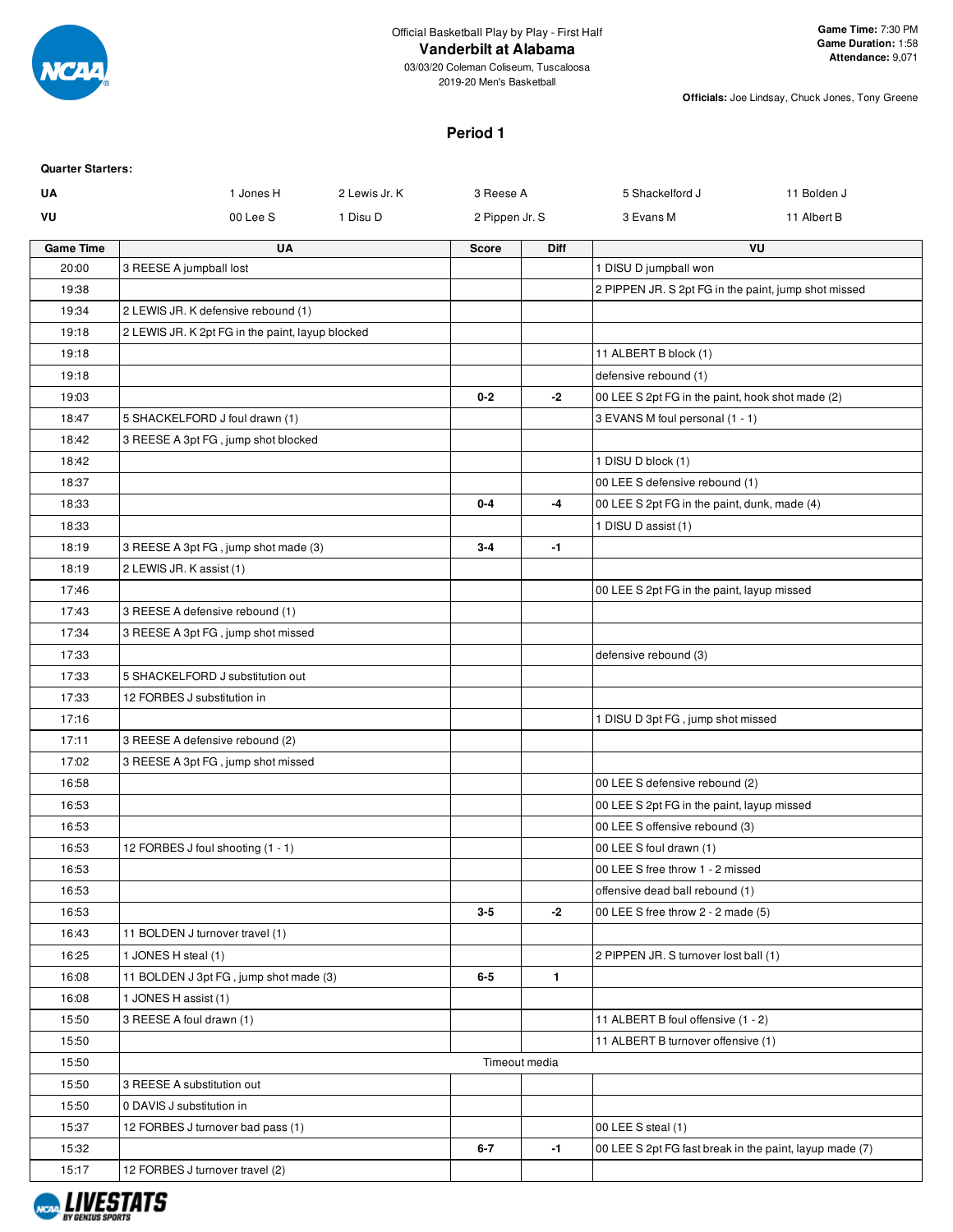

| <b>Game Time</b> | UA                                                           | <b>Score</b> | Diff           | VU                                                  |
|------------------|--------------------------------------------------------------|--------------|----------------|-----------------------------------------------------|
| 14:53            |                                                              |              |                | 00 LEE S turnover bad pass (1)                      |
| 14:39            | 11 BOLDEN J 3pt FG, jump shot made (6)                       | $9 - 7$      | $\mathbf{2}$   |                                                     |
| 14:39            | 2 LEWIS JR. K assist (2)                                     |              |                |                                                     |
| 14:19            |                                                              |              |                | 00 LEE S 2pt FG in the paint, layup missed          |
| 14:18            |                                                              |              |                | 1 DISU D offensive rebound (1)                      |
| 14:18            | 12 FORBES J foul personal (2 - 2)                            |              |                | 1 DISU D foul drawn (1)                             |
| 14:18            | 12 FORBES J substitution out                                 |              |                |                                                     |
| 14:18            | 5 SHACKELFORD J substitution in                              |              |                |                                                     |
| 14:18            |                                                              |              |                | 11 ALBERT B substitution out                        |
| 14:18            |                                                              |              |                | 50 OBINNA E substitution in                         |
| 13:59            |                                                              |              |                | 2 PIPPEN JR. S 3pt FG, jump shot missed             |
| 13:55            | 1 JONES H defensive rebound (1)                              |              |                |                                                     |
| 13:50            | 2 LEWIS JR. K 2pt FG fast break in the paint, layup made (2) | $11 - 7$     | 4              |                                                     |
| 13:44            | 0 DAVIS J foul shooting (1 - 3)                              |              |                | 2 PIPPEN JR. S foul drawn (1)                       |
| 13:44            |                                                              | $11 - 8$     | 3              | 2 PIPPEN JR. S free throw fast break 1 - 2 made (1) |
| 13:44            |                                                              | 11-9         | $\overline{2}$ | 2 PIPPEN JR. S free throw fast break 2 - 2 made (2) |
| 13:32            | 11 BOLDEN J 3pt FG, jump shot missed                         |              |                |                                                     |
| 13:29            |                                                              |              |                | 1 DISU D defensive rebound (2)                      |
| 13:22            | 1 JONES H foul drawn (1)                                     |              |                | 00 LEE S foul offensive (1 - 3)                     |
| 13:22            |                                                              |              |                | 00 LEE S turnover offensive (2)                     |
| 13:15            | 2 LEWIS JR. K turnover bad pass (1)                          |              |                | 50 OBINNA E steal (1)                               |
| 12:54            | 11 BOLDEN J steal (1)                                        |              |                | 3 EVANS M turnover bad pass (1)                     |
| 12:40            | 11 BOLDEN J 3pt FG, jump shot made (9)                       | $14-9$       | 5              |                                                     |
| 12:40            | 5 SHACKELFORD J assist (1)                                   |              |                |                                                     |
| 12:22            |                                                              | $14 - 12$    | $\overline{2}$ | 3 EVANS M 3pt FG, jump shot made (3)                |
| 12:22            |                                                              |              |                | 2 PIPPEN JR. S assist (1)                           |
| 12:15            | 1 JONES H foul drawn (2)                                     |              |                | 1 DISU D foul shooting (1 - 4)                      |
| 12:15            | 1 JONES H free throw fast break 1 - 2 missed                 |              |                |                                                     |
| 12:15            | offensive dead ball rebound (1)                              |              |                |                                                     |
| 12:15            | 0 DAVIS J substitution out                                   |              |                |                                                     |
| 12:15            | 30 SMITH G substitution in                                   |              |                |                                                     |
| 12:15            | 1 JONES H free throw fast break 2 - 2 made (1)               | $15 - 12$    | 3              |                                                     |
| 11:51            |                                                              |              |                | 3 EVANS M turnover (2)                              |
| 11:51            |                                                              |              | Timeout media  |                                                     |
| 11:38            | 5 SHACKELFORD J 3pt FG, jump shot missed                     |              |                |                                                     |
| 11:35            | 1 JONES H offensive rebound (2)                              |              |                |                                                     |
| 11:33            | 2 LEWIS JR. K 3pt FG, jump shot made (5)                     | 18-12        | 6              |                                                     |
| 11:33            | 1 JONES H assist (2)                                         |              |                |                                                     |
| 11:12            |                                                              | 18-15        | 3              | 1 DISU D 3pt FG, jump shot made (3)                 |
| 11:12            |                                                              |              |                | 2 PIPPEN JR. S assist (2)                           |
| 11:01            | 11 BOLDEN J 3pt FG, jump shot made (12)                      | $21 - 15$    | 6              |                                                     |
| 11:01            | 2 LEWIS JR. K assist (3)                                     |              |                |                                                     |
| 10:38            | 11 BOLDEN J foul drawn (1)                                   |              |                | 50 OBINNA E foul offensive (1 - 5)                  |
| 10:38            |                                                              |              |                | 50 OBINNA E turnover offensive (1)                  |
| 10:38            | 5 SHACKELFORD J substitution out                             |              |                |                                                     |
| 10:38            | 3 REESE A substitution in                                    |              |                |                                                     |
| 10:38            |                                                              |              |                | 3 EVANS M substitution out                          |
| 10:38            |                                                              |              |                | 14 RICE I substitution in                           |
| 10:20            | 11 BOLDEN J turnover lost ball (2)                           |              |                | 14 RICE I steal (1)                                 |

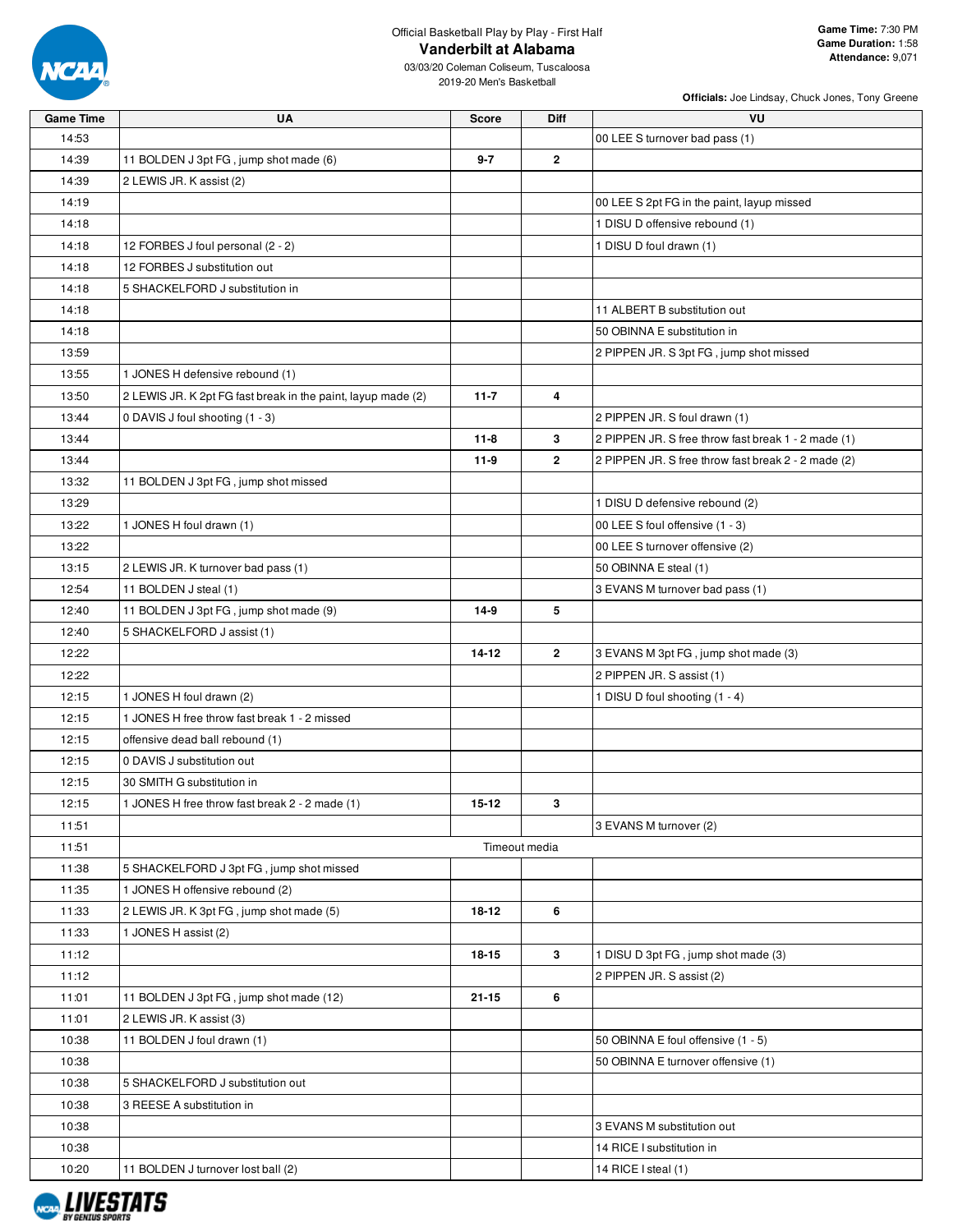

03/03/20 Coleman Coliseum, Tuscaloosa 2019-20 Men's Basketball

| <b>Game Time</b> | <b>UA</b>                                                  | <b>Score</b> | Diff          | VU                                                |
|------------------|------------------------------------------------------------|--------------|---------------|---------------------------------------------------|
| 10:13            |                                                            |              |               | 2 PIPPEN JR. S 2pt FG in the paint, layup blocked |
| 10:13            | 30 SMITH G block (1)                                       |              |               |                                                   |
| 10:05            |                                                            |              |               | 50 OBINNA E offensive rebound (1)                 |
| 10:05            |                                                            | $21 - 17$    | 4             | 50 OBINNA E 2pt FG in the paint, layup made (2)   |
| 09:55            | 30 SMITH G 2pt FG outside the paint, hook shot missed      |              |               |                                                   |
| 09:51            |                                                            |              |               | 1 DISU D defensive rebound (3)                    |
| 09:43            |                                                            | $21 - 20$    | $\mathbf{1}$  | 2 PIPPEN JR. S 3pt FG, jump shot made (5)         |
|                  |                                                            |              |               | 00 LEE S assist (1)                               |
| 09:43            |                                                            |              |               |                                                   |
| 09:19            | 2 LEWIS JR. K 2pt FG outside the paint, jump shot made (7) | 23-20        | 3             |                                                   |
| 09:04            |                                                            | 23-22        | 1.            | 00 LEE S 2pt FG in the paint, jump shot made (9)  |
| 08:53            | 2 LEWIS JR. K foul drawn (1)                               |              |               | 50 OBINNA E foul personal (2 - 6)                 |
| 08:52            | 30 SMITH G substitution out                                |              |               |                                                   |
| 08:52            | 5 SHACKELFORD J substitution in                            |              |               |                                                   |
| 08:52            |                                                            |              |               | 00 LEE S substitution out                         |
| 08:52            |                                                            |              |               | 1 DISU D substitution out                         |
| 08:52            |                                                            |              |               | 50 OBINNA E substitution out                      |
| 08:52            |                                                            |              |               | 11 ALBERT B substitution in                       |
| 08:52            |                                                            |              |               | 21 JOSSELL J substitution in                      |
| 08:52            |                                                            |              |               | 55 JANKOVIC O substitution in                     |
| 08:50            | 11 BOLDEN J turnover lost ball (3)                         |              |               | 14 RICE I steal (2)                               |
| 08:42            |                                                            |              |               | 2 PIPPEN JR. S 3pt FG, jump shot missed           |
| 08:38            | 5 SHACKELFORD J defensive rebound (1)                      |              |               |                                                   |
| 08:34            | 2 LEWIS JR. K foul drawn (2)                               |              |               | 21 JOSSELL J foul personal (1 - 7)                |
| 08:34            | 2 LEWIS JR. K 1&1 free throw 1 made (8)                    | 24-22        | $\mathbf{2}$  |                                                   |
| 08:34            | 2 LEWIS JR. K 1&1 free throw 2 made (9)                    | 25-22        | 3             |                                                   |
| 08:15            |                                                            |              |               | 11 ALBERT B 3pt FG, jump shot missed              |
| 08:12            | 5 SHACKELFORD J defensive rebound (2)                      |              |               |                                                   |
| 08:07            | 2 LEWIS JR. K 2pt FG in the paint, layup made (11)         | $27 - 22$    | 5             |                                                   |
|                  |                                                            |              |               |                                                   |
| 07:55            |                                                            | 27-25        | $\mathbf{2}$  | 55 JANKOVIC O 3pt FG, jump shot made (3)          |
| 07:55            |                                                            |              |               | 2 PIPPEN JR. S assist (3)                         |
| 07:44            | 3 REESE A 3pt FG, jump shot missed                         |              |               |                                                   |
| 07:40            |                                                            |              |               | 55 JANKOVIC O defensive rebound (1)               |
| 07:36            | 2 LEWIS JR. K foul personal (1 - 4)                        |              |               | 21 JOSSELL J foul drawn (1)                       |
| 07:36            |                                                            |              | Timeout media |                                                   |
| 07:36            | 3 REESE A substitution out                                 |              |               |                                                   |
| 07:36            | 0 DAVIS J substitution in                                  |              |               |                                                   |
| 07:36            |                                                            |              |               | 2 PIPPEN JR. S substitution out                   |
| 07:36            |                                                            |              |               | 00 LEE S substitution in                          |
| 07:32            | 5 SHACKELFORD J foul personal (1 - 5)                      |              |               | 11 ALBERT B foul drawn (1)                        |
| 07:21            | 0 DAVIS J foul personal (2 - 6)                            |              |               | 00 LEE S foul drawn (2)                           |
| 07:21            |                                                            |              |               | 21 JOSSELL J substitution out                     |
| 07:21            |                                                            |              |               | 3 EVANS M substitution in                         |
| 07:07            |                                                            |              |               | 55 JANKOVIC O 3pt FG, jump shot blocked           |
| 07:07            | 2 LEWIS JR. K block (1)                                    |              |               |                                                   |
| 06:54            |                                                            |              |               | 55 JANKOVIC O offensive rebound (2)               |
| 06:54            |                                                            | 27-27        | 0             | 55 JANKOVIC O 2pt FG in the paint, layup made (5) |
| 06:40            | 5 SHACKELFORD J 2pt FG in the paint, layup missed          |              |               |                                                   |
| 06:34            |                                                            |              |               | 00 LEE S defensive rebound (4)                    |
| 06:21            |                                                            | 27-30        | $-3$          | 00 LEE S 3pt FG, jump shot made (12)              |
|                  |                                                            |              |               |                                                   |

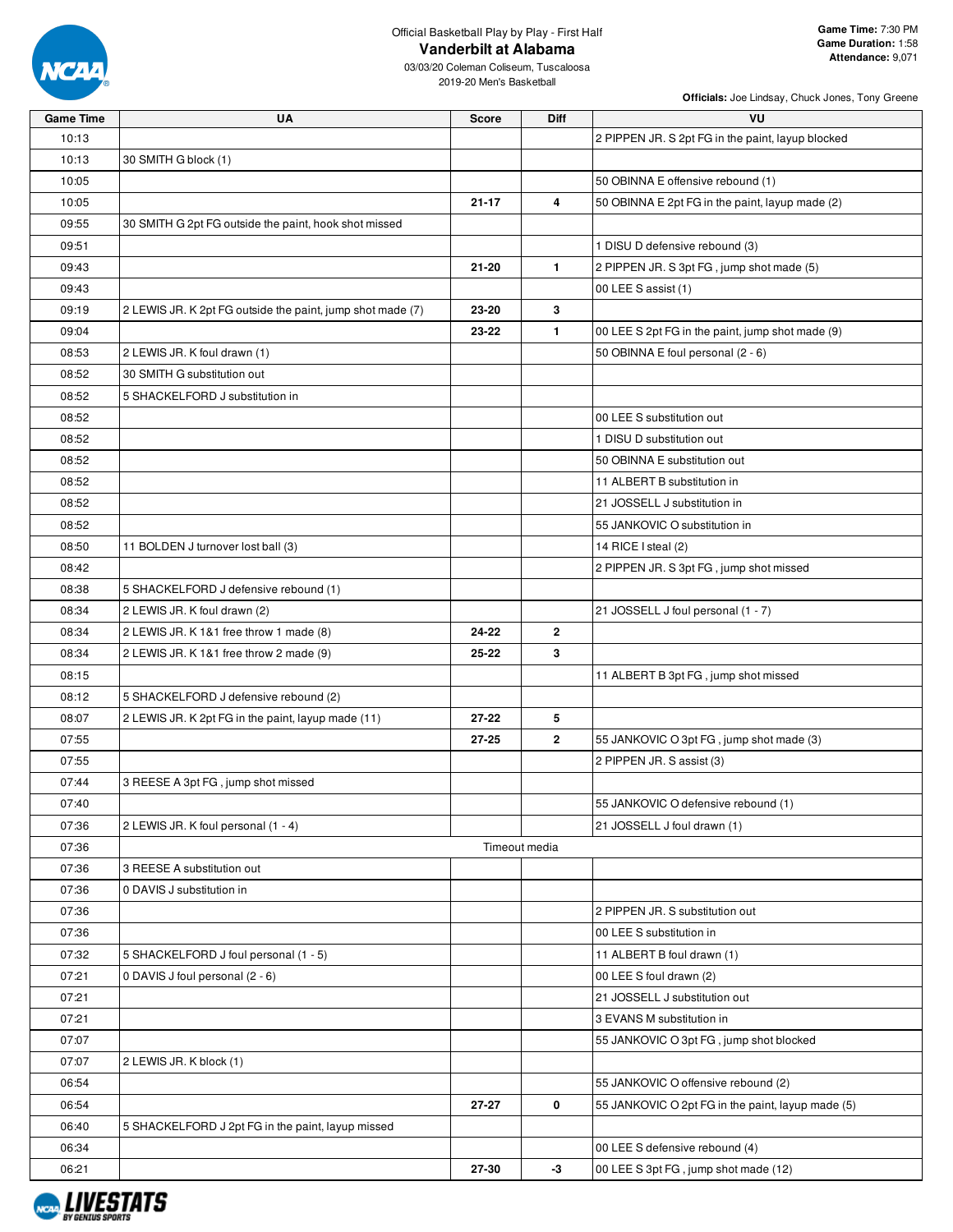

| <b>Game Time</b> | UA                                                | Score     | Diff | VU.                                              |
|------------------|---------------------------------------------------|-----------|------|--------------------------------------------------|
| 06:21            |                                                   |           |      | 3 EVANS M assist (1)                             |
| 06:05            | 11 BOLDEN J 3pt FG, jump shot made (15)           | 30-30     | 0    |                                                  |
| 05:49            | 1 JONES H foul personal (1 - 7)                   |           |      | 11 ALBERT B foul drawn (2)                       |
| 05:49            |                                                   | 30-31     | $-1$ | 11 ALBERT B 1&1 free throw 1 made (1)            |
| 05:49            |                                                   | 30-32     | $-2$ | 11 ALBERT B 1&1 free throw 2 made (2)            |
| 05:41            | 11 BOLDEN J 3pt FG, jump shot blocked             |           |      |                                                  |
| 05:41            |                                                   |           |      | 00 LEE S block (1)                               |
| 05:35            | 11 BOLDEN J offensive rebound (1)                 |           |      |                                                  |
| 05:34            | 11 BOLDEN J turnover lost ball (4)                |           |      | 11 ALBERT B steal (1)                            |
| 05:26            |                                                   | 30-34     | $-4$ | 00 LEE S 2pt FG in the paint, layup made (14)    |
| 05:26            | 1 JONES H foul shooting (2 - 8)                   |           |      | 00 LEE S foul drawn (3)                          |
| 05:26            |                                                   |           |      | 14 RICE I substitution out                       |
| 05:26            | 1 JONES H substitution out                        |           |      |                                                  |
| 05:26            | 3 REESE A substitution in                         |           |      |                                                  |
| 05:26            |                                                   |           |      | 55 JANKOVIC O substitution out                   |
| 05:26            |                                                   |           |      | 1 DISU D substitution in                         |
| 05:26            |                                                   |           |      | 2 PIPPEN JR. S substitution in                   |
| 05:26            |                                                   | 30-35     | -5   | 00 LEE S free throw 1 - 1 made (15)              |
| 05:10            | 2 LEWIS JR. K 3pt FG, jump shot missed            |           |      |                                                  |
| 05:06            | 0 DAVIS J offensive rebound (1)                   |           |      |                                                  |
| 05:01            | 11 BOLDEN J foul drawn (2)                        |           |      | 11 ALBERT B foul personal (2 - 8)                |
| 05:01            | 11 BOLDEN J 1&1 free throw 1 made (16)            | $31 - 35$ | -4   |                                                  |
| 05:01            | 11 BOLDEN J 1&1 free throw 2 made (17)            | 32-35     | -3   |                                                  |
| 04:48            |                                                   |           |      | 00 LEE S 2pt FG in the paint, layup blocked      |
| 04:48            | 5 SHACKELFORD J block (1)                         |           |      |                                                  |
| 04:43            | 3 REESE A defensive rebound (3)                   |           |      |                                                  |
| 04:38            | 5 SHACKELFORD J 2pt FG in the paint, layup missed |           |      |                                                  |
| 04:36            |                                                   |           |      | 11 ALBERT B defensive rebound (1)                |
| 04:28            |                                                   |           |      | Timeout 30 Sec                                   |
| 04:09            |                                                   |           |      | 2 PIPPEN JR. S 2pt FG in the paint, layup missed |
| 04:07            | defensive rebound (11)                            |           |      |                                                  |
| 03:56            | 0 DAVIS J turnover travel (1)                     |           |      |                                                  |
| 03:27            |                                                   |           |      | 1 DISU D 3pt FG, jump shot missed                |
| 03:22            | 11 BOLDEN J defensive rebound (2)                 |           |      |                                                  |
| 03:16            | 11 BOLDEN J 2pt FG in the paint, layup missed     |           |      |                                                  |
| 03:13            |                                                   |           |      | 1 DISU D defensive rebound (4)                   |
| 03:04            |                                                   |           |      | 1 DISU D 3pt FG, jump shot missed                |
| 02:59            | 5 SHACKELFORD J defensive rebound (3)             |           |      |                                                  |
| 02:53            | 3 REESE A turnover lost ball (1)                  |           |      |                                                  |
| 02:53            | 3 REESE A substitution out                        |           |      |                                                  |
| 02:53            | 12 FORBES J substitution in                       |           |      |                                                  |
| 02:27            |                                                   |           |      | 1 DISU D turnover travel (1)                     |
| 02:08            | 2 LEWIS JR. K 2pt FG in the paint, layup missed   |           |      |                                                  |
| 02:08            | 0 DAVIS J offensive rebound (2)                   |           |      |                                                  |
| 02:08            | 0 DAVIS J foul drawn (1)                          |           |      | 11 ALBERT B foul personal (3 - 9)                |
|                  |                                                   |           |      |                                                  |
| 02:08            |                                                   |           |      | 11 ALBERT B substitution out                     |
| 02:08            |                                                   |           |      | 55 JANKOVIC O substitution in                    |
| 02:08            | 0 DAVIS J 1&1 free throw 1 made (1)               | 33-35     | $-2$ |                                                  |
| 02:07            | 0 DAVIS J 1&1 free throw 2 missed                 |           |      |                                                  |

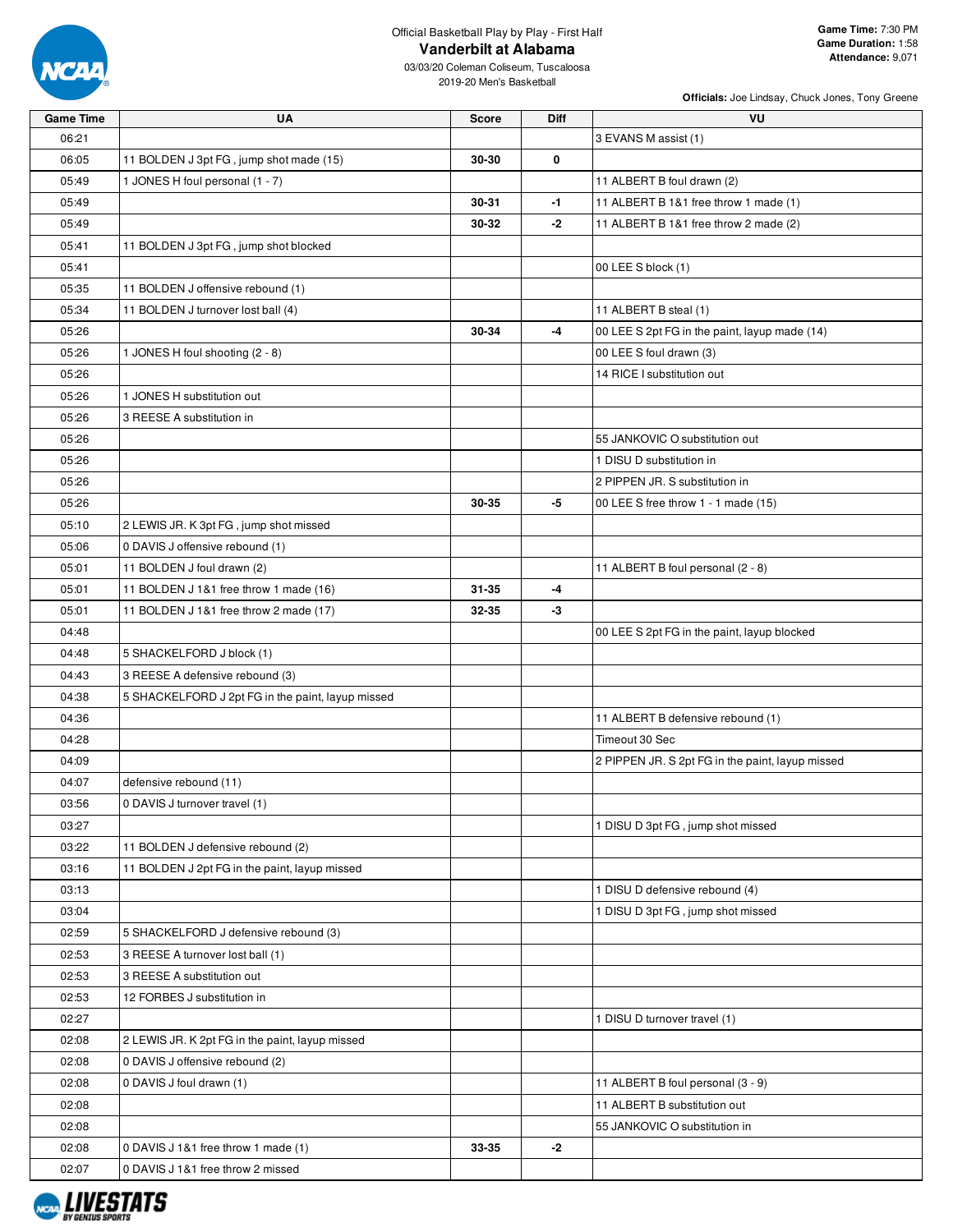

03/03/20 Coleman Coliseum, Tuscaloosa 2019-20 Men's Basketball

| <b>Game Time</b> | UA                                                 | Score                | <b>Diff</b> | VU                                                 |
|------------------|----------------------------------------------------|----------------------|-------------|----------------------------------------------------|
| 02:06            |                                                    |                      |             | DISU D defensive rebound (5)                       |
| 01:44            |                                                    | 33-38                | $-5$        | 00 LEE S 3pt FG, jump shot made (18)               |
| 01:20            | 2 LEWIS JR. K 3pt FG, jump shot missed             |                      |             |                                                    |
| 01:18            |                                                    |                      |             | defensive rebound (16)                             |
| 01:04            |                                                    | 33-40                | $-7$        | 2 PIPPEN JR. S 2pt FG in the paint, layup made (7) |
| 01:04            | 2 LEWIS JR. K foul shooting (2 - 9)                |                      |             | 2 PIPPEN JR. S foul drawn (2)                      |
| 01:03            |                                                    |                      |             | 2 PIPPEN JR. S free throw 1 - 1 missed             |
| 01:01            |                                                    |                      |             | 55 JANKOVIC O offensive rebound (3)                |
| 00:48            | 5 SHACKELFORD J foul drawn (2)                     |                      |             | 55 JANKOVIC O foul offensive (1 - 10)              |
| 00:48            |                                                    |                      |             | 55 JANKOVIC O turnover offensive (1)               |
| 00:39            | 2 LEWIS JR. K 2pt FG in the paint, layup made (13) | 35-40                | $-5$        |                                                    |
| 00:19            |                                                    |                      |             | 1 DISU D 3pt FG, jump shot missed                  |
| 00:14            |                                                    |                      |             | 3 EVANS M offensive rebound (1)                    |
| 00:01            |                                                    | $35 - 42$            | -7          | 00 LEE S 2pt FG in the paint, jump shot made (20)  |
|                  |                                                    | <b>END OF PERIOD</b> |             |                                                    |
|                  |                                                    | <b>UA 35-42 VU</b>   |             |                                                    |

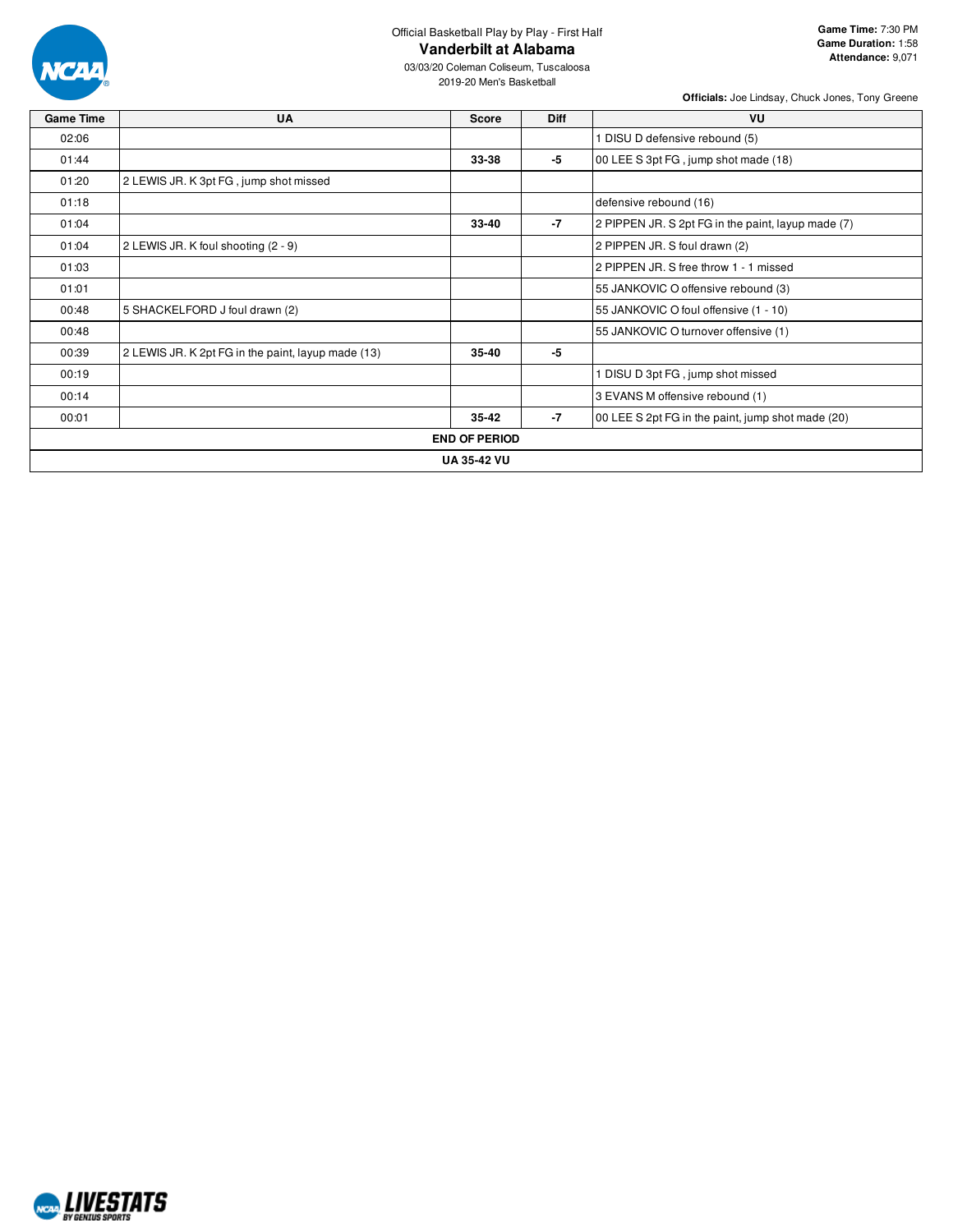

**Vanderbilt - 42**

03/03/20 Coleman Coliseum, Tuscaloosa 2019-20 Men's Basketball

**Officials:** Joe Lindsay, Chuck Jones, Tony Greene

|               |                            |       | FG        | 3P       | <b>FT</b> |          | <b>Rebounds</b> |            | <b>Fouls</b>   |           |          |   | TP       | AS TO ST       |           |             | <b>Blocks</b> |  | $+/-$ |
|---------------|----------------------------|-------|-----------|----------|-----------|----------|-----------------|------------|----------------|-----------|----------|---|----------|----------------|-----------|-------------|---------------|--|-------|
|               | NO. Name                   | Min   | M-A       | M-A      | M-A       | OR.      | <b>DR</b>       | <b>TOT</b> | PF             | <b>FD</b> |          |   |          |                | <b>BS</b> | <b>BA</b>   |               |  |       |
|               | Dylan Disu<br>FI           | 16:34 | $1-5$     | $1-5$    | $0-0$     |          | 4               | 5          |                |           | 3        |   |          | 0              |           | 0           | 2             |  |       |
| 00            | Saben Lee<br>G             | 18:44 | $8 - 12$  | $2 - 2$  | $2 - 3$   |          | 3               | 4          |                | 3         | 20       |   | 2        |                |           |             | 8             |  |       |
| 2             | Scotty Pippen Jr.<br>G     | 17:50 | $2 - 7$   | $1 - 3$  | $2 - 3$   | 0        | $\Omega$        | 0          | $\Omega$       | 2         |          | 3 |          | 0              | 0         |             |               |  |       |
| 3             | <b>Maxwell Evans</b><br>GI | 16:43 | $1 - 1$   | $1 - 1$  | $0-0$     |          | $\Omega$        | 1          |                | 0         | 3        |   | 2        | 0              | $\Omega$  | $\mathbf 0$ | 3             |  |       |
| 11            | <b>Braelee Albert</b><br>G | 12:26 | $0 - 1$   | $0 - 1$  | $2 - 2$   | $\Omega$ |                 | 1          | 3              | 2         | 2        | 0 |          |                |           | 0           | 2             |  |       |
| 50            | Ejike Obinna               | 05:26 | 1-1       | $0 - 0$  | $0 - 0$   |          | $\Omega$        | 1          | $\overline{2}$ | $\Omega$  | 2        | 0 |          |                | 0         | $\mathbf 0$ |               |  |       |
| 14            | <b>Isaiah Rice</b>         | 05:12 | $0 - 0$   | $0-0$    | $0 - 0$   | n        | $\Omega$        | 0          | $\Omega$       | $\Omega$  | 0        | 0 | O        | $\overline{c}$ | $\Omega$  | 0           | 10            |  |       |
| 21            | Jon Jossell                | 01:31 | $0 - 0$   | $0 - 0$  | $0 - 0$   | $\Omega$ | $\Omega$        | 0          |                |           | 0        | 0 | 0        | $\Omega$       | $\Omega$  | $\Omega$    | -1            |  |       |
| 55            | Oton Jankovic              | 05:34 | $2 - 3$   | $1-2$    | $0-0$     | 2        |                 | 3          |                | $\Omega$  | 5        | 0 |          | 0              | 0         |             | 9             |  |       |
| Team          |                            |       |           |          |           | 0        | 3               | 3          |                |           | $\Omega$ |   | $\Omega$ |                |           |             |               |  |       |
| <b>Totals</b> |                            |       | $15 - 30$ | $6 - 14$ | $6 - 8$   | 6        | 12              | 18         | 10             | 9         | 42       | 6 | 9        | 5              | 3         | 3           | 7             |  |       |
|               |                            |       |           |          |           |          |                 |            |                |           |          |   |          |                |           |             |               |  |       |

|     | <b>Shooting By Period</b> |          |       |  |  |  |  |  |  |  |  |  |
|-----|---------------------------|----------|-------|--|--|--|--|--|--|--|--|--|
| 1st | FG%                       | 15-30    | 50.0% |  |  |  |  |  |  |  |  |  |
|     | 3PT%                      | $6 - 14$ | 42.9% |  |  |  |  |  |  |  |  |  |
|     | FT%                       | 6-8      | 75%   |  |  |  |  |  |  |  |  |  |
|     | GM FG%                    | 15-30    | 50.0% |  |  |  |  |  |  |  |  |  |
|     | 3PT%                      | $6 - 14$ | 42.9% |  |  |  |  |  |  |  |  |  |
|     | FT%                       | $6 - 8$  | 75.0% |  |  |  |  |  |  |  |  |  |

Dead Ball Rebounds: 1, 0

| Alabama - 35 |  |
|--------------|--|

**Technical Fouls:**:NONE

|                      |       | FG                        | 3P      | FT        |            |                                    |                |                 | <b>Fouls</b>   |    |             |                |             |           |             |               | $+/-$ |
|----------------------|-------|---------------------------|---------|-----------|------------|------------------------------------|----------------|-----------------|----------------|----|-------------|----------------|-------------|-----------|-------------|---------------|-------|
| NO. Name             | Min   | M-A                       | M-A     | M-A       | <b>OR</b>  | <b>DR</b>                          | <b>TOT</b>     | <b>PF</b>       | <b>FD</b>      |    |             |                |             | <b>BS</b> | <b>BA</b>   |               |       |
| Alex Reese           | 09:45 | 1-5                       | 1-5     |           |            | 3                                  | 3              | $\Omega$        |                | 3  | 0           |                | 0           | 0         |             | $-2$          |       |
| <b>Herbert Jones</b> | 14:34 | $0 - 0$                   | $0 - 0$ | $1-2$     |            |                                    | $\overline{2}$ | $\overline{2}$  | 2              |    | 2           | $\Omega$       |             | 0         | 0           | $-4$          |       |
| Kira Lewis Jr.       | 20:00 | $5-9$                     | 1-3     | $2 - 2$   |            |                                    |                | $\mathcal{P}$   | $\overline{c}$ | 13 | 3           |                | 0           |           |             | $-7$          |       |
| Jaden Shackelford    | 14:59 | $0 - 3$                   | $0 - 1$ |           | $\Omega$   | 3                                  | 3              |                 | 2              | 0  |             | $\Omega$       | $\Omega$    |           | 0           | -5            |       |
| James Bolden         | 20:00 | $5 - 8$                   | $5 - 7$ | $2 - 2$   |            |                                    | 2              | $\Omega$        | $\overline{c}$ | 17 | 0           | 4              | 1           | 0         |             | $-7$          |       |
| Jaylen Forbes        | 06:08 | $0 - 0$                   | $0 - 0$ |           | $\Omega$   | $\Omega$                           | $\Omega$       | 2               | $\Omega$       | 0  | $\Omega$    | $\overline{2}$ | $\Omega$    | 0         | $\mathbf 0$ | -1            |       |
| Javian Davis         | 11:11 | $0 - 0$                   | $0 - 0$ | $1-2$     | 2          | 0                                  | 2              | $\mathcal{P}$   |                |    | 0           |                | 0           | 0         | $\Omega$    | -8            |       |
| <b>Galin Smith</b>   | 03:23 | $0 - 1$                   | $0 - 0$ |           | $\Omega$   | $\Omega$                           | $\Omega$       | $\Omega$        | $\mathbf 0$    | 0  | $\mathbf 0$ | $\Omega$       | $\mathbf 0$ |           | 0           | $-1$          |       |
| Team                 |       |                           |         |           | $\Omega$   |                                    | 1              |                 |                | 0  |             | $\Omega$       |             |           |             |               |       |
| <b>Totals</b>        |       |                           |         |           | 4          | 10                                 | 14             | 9               | 10             | 35 | 6           | 9              | 2           | 3         | 3           | $-7$          |       |
|                      |       | F<br>G.<br>GI<br>G.<br>GI |         | $11 - 26$ | $7-16$ 6-8 | $0 - 0$<br>$0-0$<br>$0-0$<br>$0-0$ |                | <b>Rebounds</b> |                |    | TP          |                |             | AS TO ST  |             | <b>Blocks</b> |       |

| <b>Shooting By Period</b> |           |       |  |  |  |  |  |  |  |  |  |
|---------------------------|-----------|-------|--|--|--|--|--|--|--|--|--|
| 1st<br>FG%                | 11-26     | 42.3% |  |  |  |  |  |  |  |  |  |
| 3PT%                      | $7 - 16$  | 43.8% |  |  |  |  |  |  |  |  |  |
| FT%                       | 6-8       | 75%   |  |  |  |  |  |  |  |  |  |
| <b>GM FG%</b>             | $11 - 26$ | 42.3% |  |  |  |  |  |  |  |  |  |
| 3PT%                      | $7 - 16$  | 43.8% |  |  |  |  |  |  |  |  |  |
| FT%                       | $6-8$     | 75.0% |  |  |  |  |  |  |  |  |  |

Dead Ball Rebounds: 1, 0

|                                                          | VU    | UA                      | Po  |
|----------------------------------------------------------|-------|-------------------------|-----|
| <b>Biggest lead</b>                                      |       | $7(1st1:04)6(1st11:33)$ | Tui |
| <b>Best Scoring Run</b> $8(1^{st}6:21)$ $5(1^{st}13:50)$ |       |                         | Pai |
| <b>Lead Changes</b>                                      |       | <b>Se</b>               |     |
| <b>Times Tied</b>                                        |       | Fa:                     |     |
| <b>Time with Lead</b>                                    | 09:53 | 08:21                   | Be  |

NCAL LIVESTATS

| <b>Points from</b>   | VU | <b>UA</b> | <b>Period by Period Scoring</b> |     |    |  |  |  |  |
|----------------------|----|-----------|---------------------------------|-----|----|--|--|--|--|
| <b>Turnovers</b>     |    | 15        |                                 | 1st |    |  |  |  |  |
| Paint                | 18 | 6         |                                 |     |    |  |  |  |  |
| <b>Second Chance</b> |    | 6         | VU                              | 42  | 42 |  |  |  |  |
| <b>Fast Breaks</b>   |    | 3         | UA                              |     |    |  |  |  |  |
| <b>Bench</b>         |    |           |                                 | 35  | 35 |  |  |  |  |

**Technical Fouls:**:NONE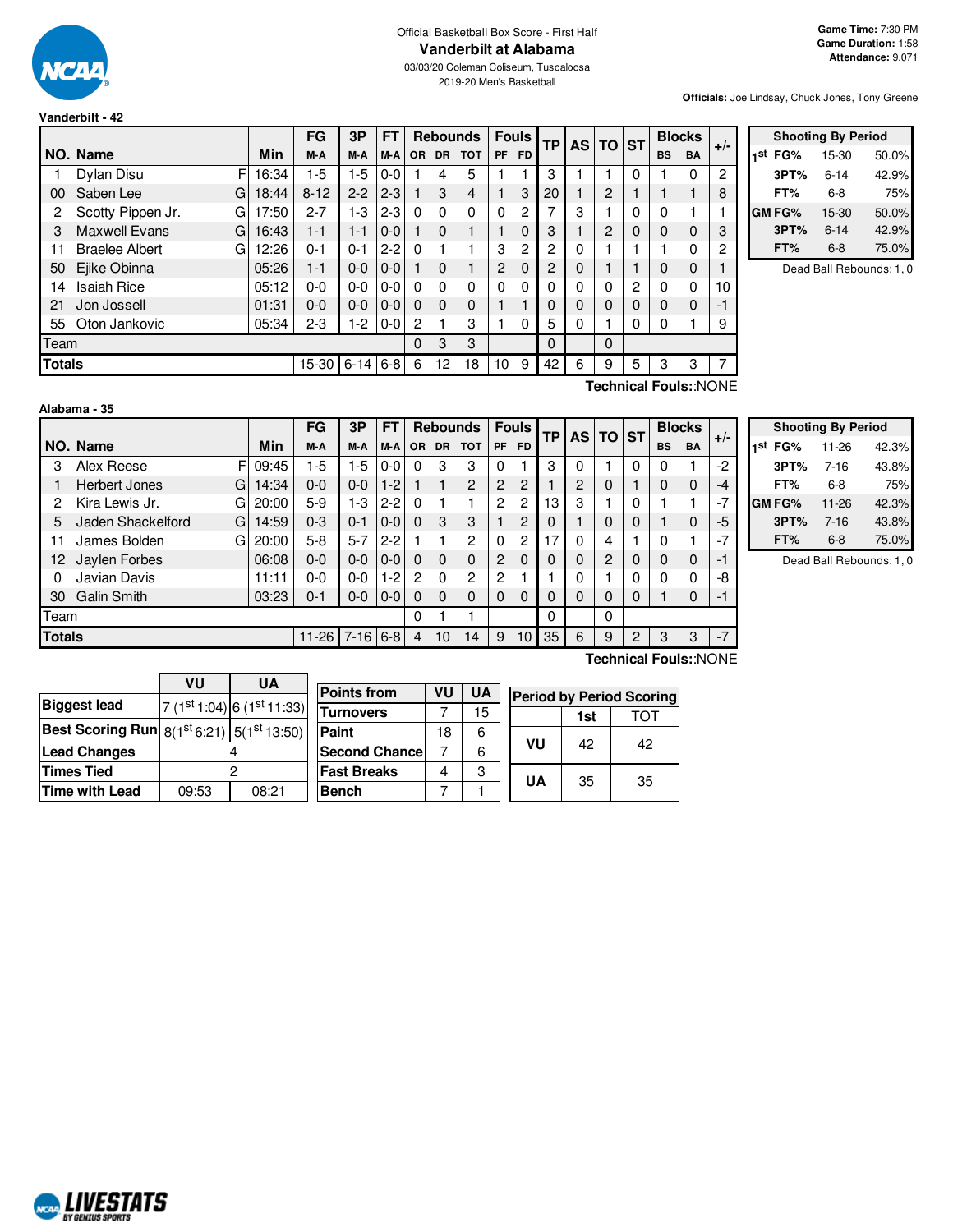

2019-20 Men's Basketball

**Officials:** Joe Lindsay, Chuck Jones, Tony Greene

## **Period 2**

| <b>Quarter Starters:</b> |                                                        |                 |             |                                                 |             |
|--------------------------|--------------------------------------------------------|-----------------|-------------|-------------------------------------------------|-------------|
| UA                       | 1 Jones H<br>2 Lewis Jr. K                             | 5 Shackelford J |             | 11 Bolden J                                     | 30 Smith G  |
| VU                       | 00 Lee S<br>1 Disu D                                   | 2 Pippen Jr. S  |             | 3 Evans M                                       | 50 Obinna E |
| <b>Game Time</b>         | <b>UA</b>                                              | <b>Score</b>    | <b>Diff</b> |                                                 | VU          |
| 20:00                    | 0 DAVIS J substitution out                             |                 |             |                                                 |             |
| 20:00                    | 12 FORBES J substitution out                           |                 |             |                                                 |             |
| 20:00                    | 1 JONES H substitution in                              |                 |             |                                                 |             |
| 20:00                    | 3 REESE A substitution in                              |                 |             |                                                 |             |
| 20:00                    |                                                        |                 |             | 55 JANKOVIC O substitution out                  |             |
| 20:00                    |                                                        |                 |             | 11 ALBERT B substitution in                     |             |
| 20:00                    |                                                        |                 |             | 11 ALBERT B substitution out                    |             |
| 20:00                    |                                                        |                 |             | 50 OBINNA E substitution in                     |             |
| 20:00                    | 3 REESE A substitution out                             |                 |             |                                                 |             |
| 20:00                    | 30 SMITH G substitution in                             |                 |             |                                                 |             |
| 19:51                    | 2 LEWIS JR. K 2pt FG in the paint, layup made (15)     | 37-42           | -5          |                                                 |             |
| 19:31                    |                                                        | $37 - 45$       | -8          | 1 DISU D 3pt FG, jump shot made (6)             |             |
| 19:31                    |                                                        |                 |             | 00 LEE S assist (2)                             |             |
| 19:13                    | 5 SHACKELFORD J 3pt FG, jump shot made (3)             | 40-45           | -5          |                                                 |             |
| 19:13                    | 11 BOLDEN J assist (1)                                 |                 |             |                                                 |             |
| 18:50                    |                                                        | 40-48           | -8          | 3 EVANS M 3pt FG, jump shot made (6)            |             |
| 18:50                    |                                                        |                 |             | 00 LEE S assist (3)                             |             |
| 18:44                    | Timeout 30 Sec                                         |                 |             |                                                 |             |
| 18:24                    | 5 SHACKELFORD J 3pt FG, jump shot missed               |                 |             |                                                 |             |
| 18:21                    | 30 SMITH G offensive rebound (1)                       |                 |             |                                                 |             |
| 18:15                    | 11 BOLDEN J 2pt FG outside the paint, jump shot missed |                 |             |                                                 |             |
| 18:11                    | 1 JONES H offensive rebound (3)                        |                 |             |                                                 |             |
| 18:09                    | 2 LEWIS JR. K 2pt FG in the paint, jump shot missed    |                 |             |                                                 |             |
| 18:01                    | 2 LEWIS JR. K offensive rebound (2)                    |                 |             |                                                 |             |
| 18:00                    | 2 LEWIS JR. K 2pt FG in the paint, jump shot made (17) | 42-48           | -6          |                                                 |             |
| 17:54                    | 2 LEWIS JR. K foul personal (3 - 1)                    |                 |             | 2 PIPPEN JR. S foul drawn (3)                   |             |
| 17:44                    |                                                        | 42-51           | -9          | 1 DISU D 3pt FG, jump shot made (9)             |             |
| 17:44                    |                                                        |                 |             | 00 LEE S assist (4)                             |             |
| 17:27                    | 11 BOLDEN J foul drawn (3)                             |                 |             | 2 PIPPEN JR. S foul personal (1 - 1)            |             |
| 17:22                    | 5 SHACKELFORD J 2pt FG in the paint, layup made (5)    | 44-51           | $-7$        |                                                 |             |
| 16:59                    |                                                        | 44-54           | $-10$       | 00 LEE S 3pt FG, jump shot made (23)            |             |
| 16:59                    |                                                        |                 |             | 3 EVANS M assist (2)                            |             |
| 16:48                    | 5 SHACKELFORD J 3pt FG, jump shot made (8)             | 47-54           | -7          |                                                 |             |
| 16:48                    | 2 LEWIS JR. K assist (4)                               |                 |             |                                                 |             |
| 16:48                    | 5 SHACKELFORD J foul drawn (3)                         |                 |             | 3 EVANS M foul shooting (2 - 2)                 |             |
| 16:48                    | 30 SMITH G substitution out                            |                 |             |                                                 |             |
| 16:48                    | 3 REESE A substitution in                              |                 |             |                                                 |             |
| 16:48                    | 5 SHACKELFORD J free throw 1 - 1 made (9)              | 48-54           | -6          |                                                 |             |
| 16:33                    |                                                        | 48-56           | -8          | 50 OBINNA E 2pt FG in the paint, layup made (4) |             |
| 16:33<br>16:15           | 5 SHACKELFORD J 2pt FG in the paint, layup made (11)   | 50-56           | -6          | 00 LEE S assist (5)                             |             |
| 16:00                    |                                                        |                 |             |                                                 |             |
|                          |                                                        |                 |             | 1 DISU D turnover travel (2)                    |             |
| 15:51                    | 2 LEWIS JR. K 3pt FG, jump shot missed                 |                 |             |                                                 |             |

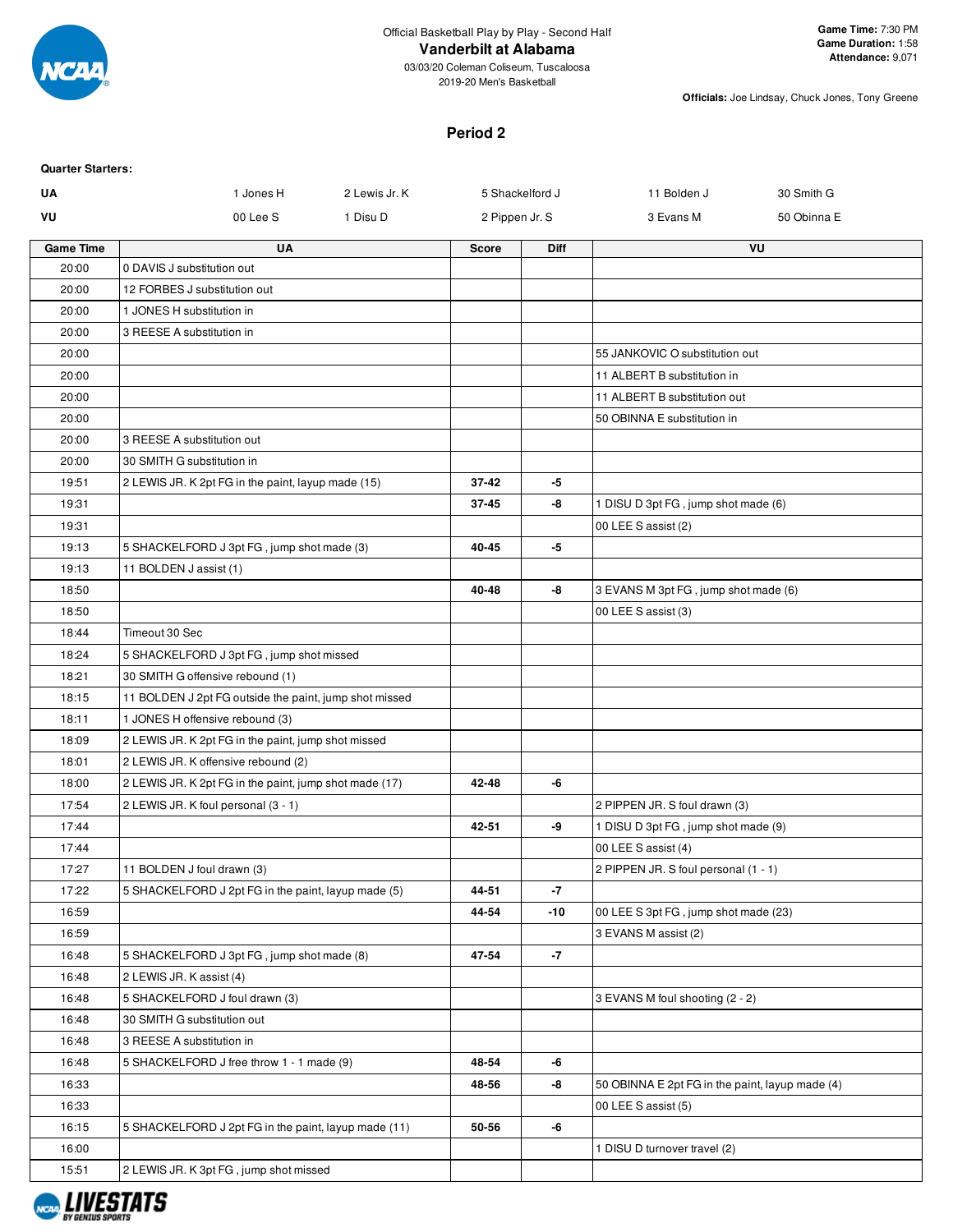

03/03/20 Coleman Coliseum, Tuscaloosa 2019-20 Men's Basketball

| <b>Game Time</b> | <b>UA</b>                                                          | <b>Score</b> | Diff          | VU                                                        |
|------------------|--------------------------------------------------------------------|--------------|---------------|-----------------------------------------------------------|
| 15:46            |                                                                    |              |               | 1 DISU D defensive rebound (6)                            |
| 15:41            |                                                                    |              |               | 3 EVANS M 3pt FG, jump shot missed                        |
| 15:38            | 3 REESE A defensive rebound (4)                                    |              |               |                                                           |
| 15:37            | 5 SHACKELFORD J 2pt FG fast break in the paint, layup made<br>(13) | 52-56        | -4            |                                                           |
| 15:20            | 1 JONES H steal (2)                                                |              |               | 1 DISU D turnover lost ball (3)                           |
| 15:16            | 2 LEWIS JR. K 2pt FG fast break in the paint, layup made (19)      | 54-56        | $-2$          |                                                           |
| 15:08            | 5 SHACKELFORD J foul shooting (2 - 2)                              |              |               | 2 PIPPEN JR. S foul drawn (4)                             |
| 15:08            |                                                                    |              | Timeout media |                                                           |
| 15:08            |                                                                    | 54-57        | -3            | 2 PIPPEN JR. S free throw 1 - 2 made (8)                  |
| 15:08            |                                                                    |              |               | 50 OBINNA E substitution out                              |
| 15:08            |                                                                    |              |               | 11 ALBERT B substitution in                               |
| 15:08            |                                                                    | 54-58        | $-4$          | 2 PIPPEN JR. S free throw 2 - 2 made (9)                  |
| 14:53            | 3 REESE A 3pt FG, jump shot missed                                 |              |               |                                                           |
| 14:50            | 1 JONES H offensive rebound (4)                                    |              |               |                                                           |
| 14:46            | 11 BOLDEN J 3pt FG, jump shot missed                               |              |               |                                                           |
| 14:42            |                                                                    |              |               | 11 ALBERT B defensive rebound (2)                         |
| 14:42            | 1 JONES H foul personal (3 - 3)                                    |              |               | 11 ALBERT B foul drawn (3)                                |
| 14:29            |                                                                    |              |               | 00 LEE S 2pt FG in the paint, layup missed                |
| 14:27            | 3 REESE A defensive rebound (5)                                    |              |               |                                                           |
| 14:21            | 5 SHACKELFORD J 3pt FG, jump shot missed                           |              |               |                                                           |
| 14:20            | 1 JONES H offensive rebound (5)                                    |              |               |                                                           |
| 14:20            | 1 JONES H foul drawn (3)                                           |              |               | 1 DISU D foul shooting (2 - 3)                            |
| 14:20            | 1 JONES H free throw 1 - 2 missed                                  |              |               |                                                           |
| 14:20            | offensive dead ball rebound (2)                                    |              |               |                                                           |
| 14:20            | 1 JONES H free throw 2 - 2 missed                                  |              |               |                                                           |
| 14:18            | 3 REESE A offensive rebound (6)                                    |              |               |                                                           |
| 14:11            | 2 LEWIS JR. K foul drawn (3)                                       |              |               | 1 DISU D foul personal (3 - 4)                            |
| 14:03            | 11 BOLDEN J turnover bad pass (5)                                  |              |               | 3 EVANS M steal (1)                                       |
| 14:03            |                                                                    |              |               | 3 EVANS M turnover lost ball (3)                          |
| 13:54            | 2 LEWIS JR. K 2pt FG in the paint, layup made (21)                 | 56-58        | -2            |                                                           |
| 13:26            |                                                                    |              |               | 2 PIPPEN JR. S 2pt FG outside the paint, jump shot missed |
| 13:22            | 3 REESE A defensive rebound (7)                                    |              |               |                                                           |
| 13:20            | 5 SHACKELFORD J 2pt FG in the paint, layup made (15)               | 58-58        | 0             |                                                           |
| 13:20            | 2 LEWIS JR. K assist (5)                                           |              |               |                                                           |
| 13:20            | 5 SHACKELFORD J foul drawn (4)                                     |              |               | 2 PIPPEN JR. S foul shooting (2 - 5)                      |
| 13:20            |                                                                    |              |               | 2 PIPPEN JR. S substitution out                           |
| 13:20            |                                                                    |              |               | 14 RICE I substitution in                                 |
| 13:20            | 1 JONES H substitution out                                         |              |               |                                                           |
| 13:20            | 0 DAVIS J substitution in                                          |              |               |                                                           |
| 13:20            |                                                                    |              |               | 1 DISU D substitution out                                 |
| 13:20            |                                                                    |              |               | 55 JANKOVIC O substitution in                             |
| 13:20            | 5 SHACKELFORD J free throw 1 - 1 made (16)                         | 59-58        | 1             |                                                           |
| 13:09            | 5 SHACKELFORD J foul drawn (5)                                     |              |               | 55 JANKOVIC O foul offensive (2 - 6)                      |
| 13:09            |                                                                    |              |               | 55 JANKOVIC O turnover offensive (2)                      |
| 12:59            | 11 BOLDEN J 3pt FG, jump shot missed                               |              |               |                                                           |
| 12:56            |                                                                    |              |               | 00 LEE S defensive rebound (5)                            |
| 12:48            |                                                                    |              |               | 11 ALBERT B 3pt FG, jump shot missed                      |
| 12:44            | 2 LEWIS JR. K defensive rebound (3)                                |              |               |                                                           |

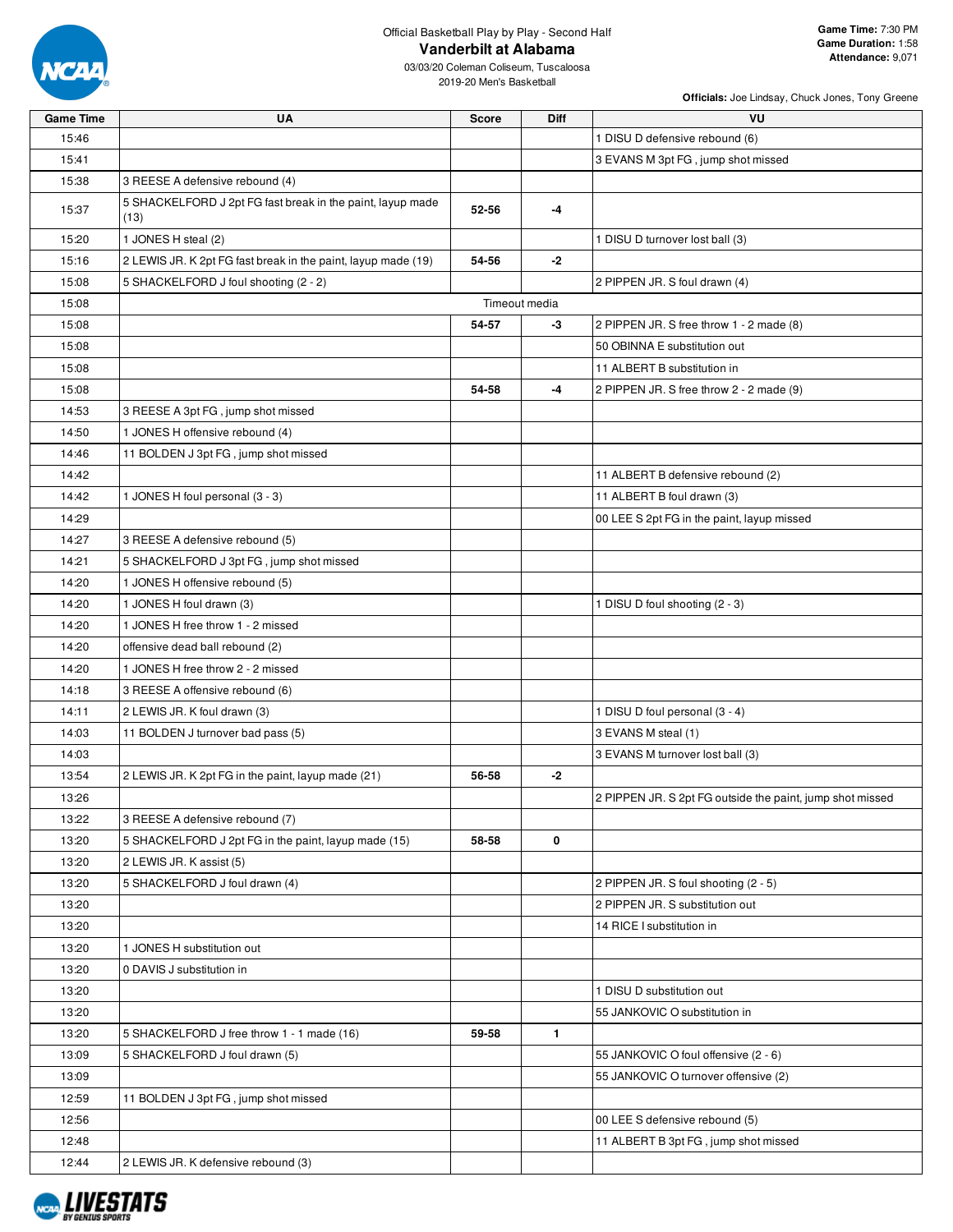

03/03/20 Coleman Coliseum, Tuscaloosa 2019-20 Men's Basketball

| Game Time | UA                                                       | Score | Diff          | VU                                                     |
|-----------|----------------------------------------------------------|-------|---------------|--------------------------------------------------------|
| 12:37     | 3 REESE A 3pt FG, jump shot missed                       |       |               |                                                        |
| 12:34     |                                                          |       |               | 11 ALBERT B defensive rebound (3)                      |
| 12:27     | 5 SHACKELFORD J foul personal (3 - 4)                    |       |               | 00 LEE S foul drawn (4)                                |
| 12:27     | 3 REESE A substitution out                               |       |               |                                                        |
| 12:27     | 12 FORBES J substitution in                              |       |               |                                                        |
| 12:27     | 11 BOLDEN J substitution out                             |       |               |                                                        |
| 12:27     | 3 REESE A substitution in                                |       |               |                                                        |
| 12:21     | 0 DAVIS J steal (1)                                      |       |               | 11 ALBERT B turnover bad pass (2)                      |
| 12:09     | 5 SHACKELFORD J 3pt FG, jump shot missed                 |       |               |                                                        |
| 12:06     | 12 FORBES J offensive rebound (1)                        |       |               |                                                        |
| 12:04     | 5 SHACKELFORD J 2pt FG in the paint, jump shot made (18) | 61-58 | 3             |                                                        |
| 12:04     | 12 FORBES J assist (1)                                   |       |               |                                                        |
| 11:43     |                                                          | 61-61 | $\mathbf 0$   | 11 ALBERT B 3pt FG, jump shot made (5)                 |
| 11:43     |                                                          |       |               | 14 RICE I assist (1)                                   |
| 11:20     | 2 LEWIS JR. K 2pt FG outside the paint, jump shot missed |       |               |                                                        |
| 11:17     |                                                          |       |               | 3 EVANS M defensive rebound (2)                        |
| 11:12     |                                                          | 61-63 | $-2$          | 3 EVANS M 2pt FG outside the paint, jump shot made (8) |
| 10:50     | 2 LEWIS JR. K foul drawn (4)                             |       |               | 11 ALBERT B foul shooting (4 - 7)                      |
| 10:50     |                                                          |       | Timeout media |                                                        |
| 10:50     | 3 REESE A substitution out                               |       |               |                                                        |
| 10:50     | 5 SHACKELFORD J substitution out                         |       |               |                                                        |
| 10:50     | 1 JONES H substitution in                                |       |               |                                                        |
| 10:50     | 11 BOLDEN J substitution in                              |       |               |                                                        |
| 10:50     |                                                          |       |               | 00 LEE S substitution out                              |
| 10:50     |                                                          |       |               | 11 ALBERT B substitution out                           |
| 10:50     |                                                          |       |               | 1 DISU D substitution in                               |
| 10:50     |                                                          |       |               | 2 PIPPEN JR. S substitution in                         |
| 10:50     | 2 LEWIS JR. K free throw 1 - 2 made (22)                 | 62-63 | $-1$          |                                                        |
| 10:50     | 2 LEWIS JR. K free throw 2 - 2 made (23)                 | 63-63 | 0             |                                                        |
| 10:23     |                                                          | 63-65 | -2            | 2 PIPPEN JR. S 2pt FG in the paint, layup made (11)    |
| 09:52     | 11 BOLDEN J 3pt FG, jump shot made (20)                  | 66-65 | 1             |                                                        |
| 09:52     | 2 LEWIS JR. K assist (6)                                 |       |               |                                                        |
| 09:39     |                                                          |       |               | 2 PIPPEN JR. S turnover travel (2)                     |
| 09:26     | 0 DAVIS J 2pt FG in the paint, dunk, made (3)            | 68-65 | 3             |                                                        |
| 09:26     | 2 LEWIS JR. K assist (7)                                 |       |               |                                                        |
| 08:54     |                                                          | 68-68 | 0             | 1 DISU D 3pt FG, jump shot made (12)                   |
| 08:54     |                                                          |       |               | 55 JANKOVIC O assist (1)                               |
| 08:34     | 0 DAVIS J turnover (2)                                   |       |               |                                                        |
| 08:34     | 2 LEWIS JR. K substitution out                           |       |               |                                                        |
| 08:34     | 5 SHACKELFORD J substitution in                          |       |               |                                                        |
| 08:34     |                                                          |       |               | 55 JANKOVIC O substitution out                         |
| 08:34     |                                                          |       |               | 50 OBINNA E substitution in                            |
| 08:07     |                                                          |       |               | 2 PIPPEN JR. S 3pt FG, jump shot missed                |
| 08:04     | 1 JONES H defensive rebound (6)                          |       |               |                                                        |
| 07:44     | 11 BOLDEN J 3pt FG, jump shot missed                     |       |               |                                                        |
| 07:44     | 0 DAVIS J offensive rebound (3)                          |       |               |                                                        |
| 07:44     | 0 DAVIS J foul drawn (2)                                 |       |               | 3 EVANS M foul personal (3 - 8)                        |
| 07:44     | 12 FORBES J substitution out                             |       |               |                                                        |
| 07:44     | 2 LEWIS JR. K substitution in                            |       |               |                                                        |

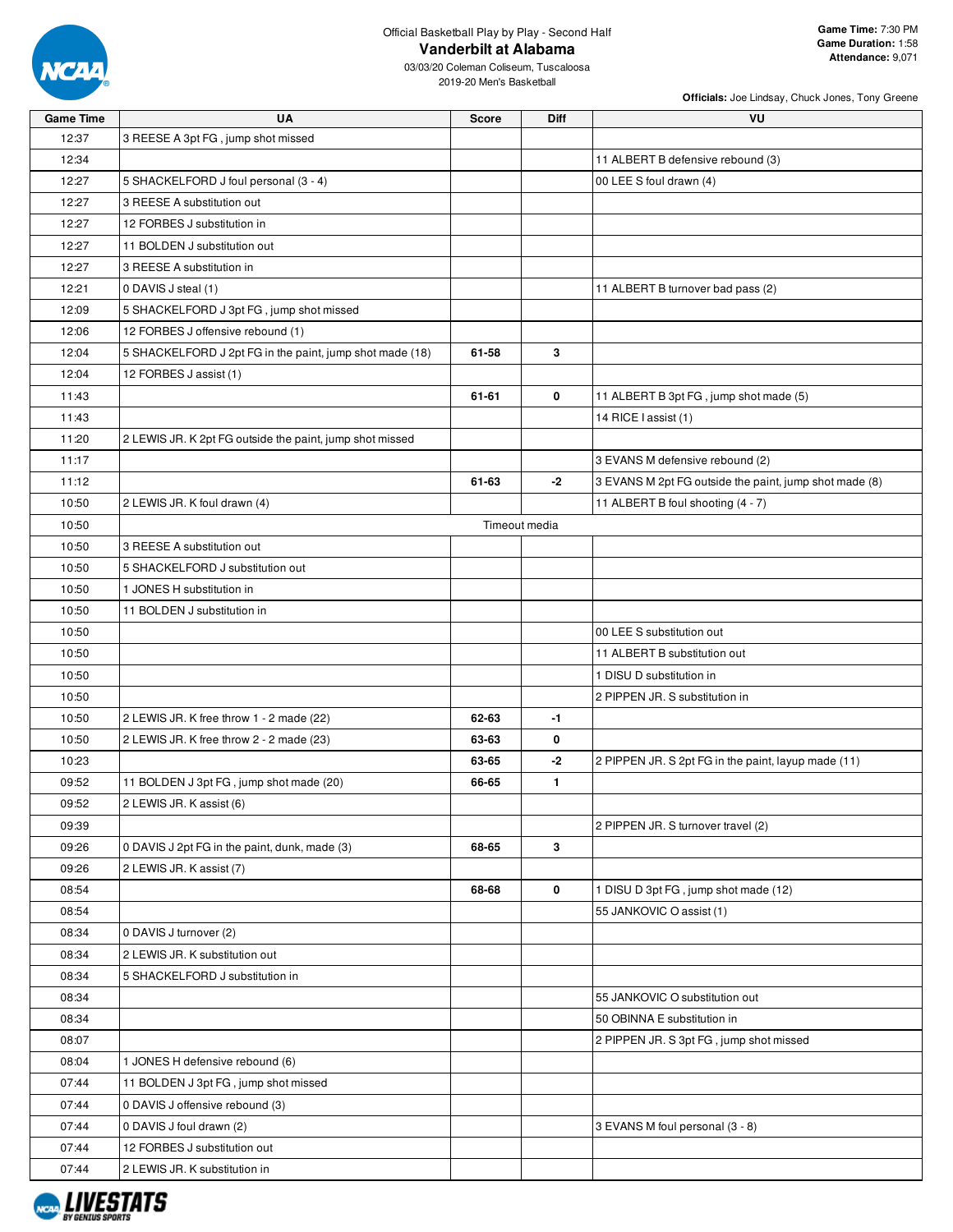

03/03/20 Coleman Coliseum, Tuscaloosa 2019-20 Men's Basketball

| <b>Game Time</b> | UA                                                     | Score     | <b>Diff</b>   | VU                                                        |
|------------------|--------------------------------------------------------|-----------|---------------|-----------------------------------------------------------|
| 07:44            |                                                        |           |               | 14 RICE I substitution out                                |
| 07:44            |                                                        |           |               | 00 LEE S substitution in                                  |
| 07:43            | 0 DAVIS J 1&1 free throw 1 missed                      |           |               |                                                           |
| 07:41            |                                                        |           |               | 00 LEE S defensive rebound (6)                            |
| 07:18            |                                                        |           |               | 2 PIPPEN JR. S 2pt FG in the paint, layup missed          |
| 07:15            |                                                        |           |               | 2 PIPPEN JR. S offensive rebound (1)                      |
| 07:12            |                                                        |           |               | 00 LEE S 3pt FG, jump shot missed                         |
| 07:09            | 1 JONES H defensive rebound (7)                        |           |               |                                                           |
| 06:56            | 11 BOLDEN J 3pt FG, jump shot made (23)                | 71-68     | 3             |                                                           |
| 06:56            | 2 LEWIS JR. K assist (8)                               |           |               |                                                           |
| 06:28            | 1 JONES H foul personal (4 - 5)                        |           |               | 2 PIPPEN JR. S foul drawn (5)                             |
| 06:28            | 0 DAVIS J substitution out                             |           |               |                                                           |
| 06:28            | 3 REESE A substitution in                              |           |               |                                                           |
| 06:11            |                                                        |           |               | 2 PIPPEN JR. S 2pt FG outside the paint, jump shot missed |
| 06:06            |                                                        |           |               | 1 DISU D offensive rebound (7)                            |
| 06:06            |                                                        | 71-70     | $\mathbf{1}$  | 1 DISU D 2pt FG in the paint, layup made (14)             |
| 05:54            | 5 SHACKELFORD J 3pt FG, jump shot missed               |           |               |                                                           |
| 05:50            |                                                        |           |               | 1 DISU D defensive rebound (8)                            |
| 05:42            |                                                        |           |               | 1 DISU D 3pt FG, jump shot missed                         |
| 05:37            | 1 JONES H defensive rebound (8)                        |           |               |                                                           |
| 05:24            | 11 BOLDEN J 2pt FG outside the paint, jump shot missed |           |               |                                                           |
| 05:20            |                                                        |           |               | 50 OBINNA E defensive rebound (2)                         |
| 05:12            |                                                        | 71-72     | $-1$          | 00 LEE S 2pt FG in the paint, layup made (25)             |
| 05:02            | 3 REESE A 3pt FG, jump shot missed                     |           |               |                                                           |
| 04:58            |                                                        |           |               | 00 LEE S defensive rebound (7)                            |
| 04:41            | 5 SHACKELFORD J foul personal (4 - 6)                  |           |               | 1 DISU D foul drawn (2)                                   |
| 04:41            | 1 JONES H substitution out                             |           |               |                                                           |
| 04:41            | 3 REESE A substitution out                             |           |               |                                                           |
| 04:41            | 0 DAVIS J substitution in                              |           |               |                                                           |
| 04:41            | 12 FORBES J substitution in                            |           |               |                                                           |
| 04:41            |                                                        |           |               | 50 OBINNA E substitution out                              |
| 04:41            |                                                        |           |               | 11 ALBERT B substitution in                               |
| 04:38            | 5 SHACKELFORD J steal (1)                              |           |               | 2 PIPPEN JR. S turnover bad pass (3)                      |
| 04:30            | 5 SHACKELFORD J 3pt FG, jump shot missed               |           |               |                                                           |
| 04:26            |                                                        |           |               | 2 PIPPEN JR. S defensive rebound (2)                      |
| 04:09            |                                                        | $71 - 75$ | -4            | 00 LEE S 3pt FG, jump shot made (28)                      |
| 03:58            | 2 LEWIS JR. K foul drawn (5)                           |           |               | 11 ALBERT B foul personal (5 - 9)                         |
| 03:58            |                                                        |           | Timeout media |                                                           |
| 03:58            | 12 FORBES J substitution out                           |           |               |                                                           |
| 03:58            | 1 JONES H substitution in                              |           |               |                                                           |
| 03:58            |                                                        |           |               | 11 ALBERT B substitution out                              |
| 03:58            |                                                        |           |               | 14 RICE I substitution in                                 |
| 03:58            | 2 LEWIS JR. K 1&1 free throw 1 made (24)               | 72-75     | $-3$          |                                                           |
| 03:58            | 2 LEWIS JR. K 1&1 free throw 2 made (25)               | 73-75     | $-2$          |                                                           |
| 03:43            |                                                        |           |               | 1 DISU D turnover travel (4)                              |
| 03:35            | 2 LEWIS JR. K 2pt FG in the paint, jump shot missed    |           |               |                                                           |
| 03:33            |                                                        |           |               | defensive rebound (31)                                    |
| 03:07            |                                                        | 73-78     | -5            | 00 LEE S 3pt FG, jump shot made (31)                      |
| 02:42            | 0 DAVIS J 2pt FG in the paint, layup blocked           |           |               |                                                           |

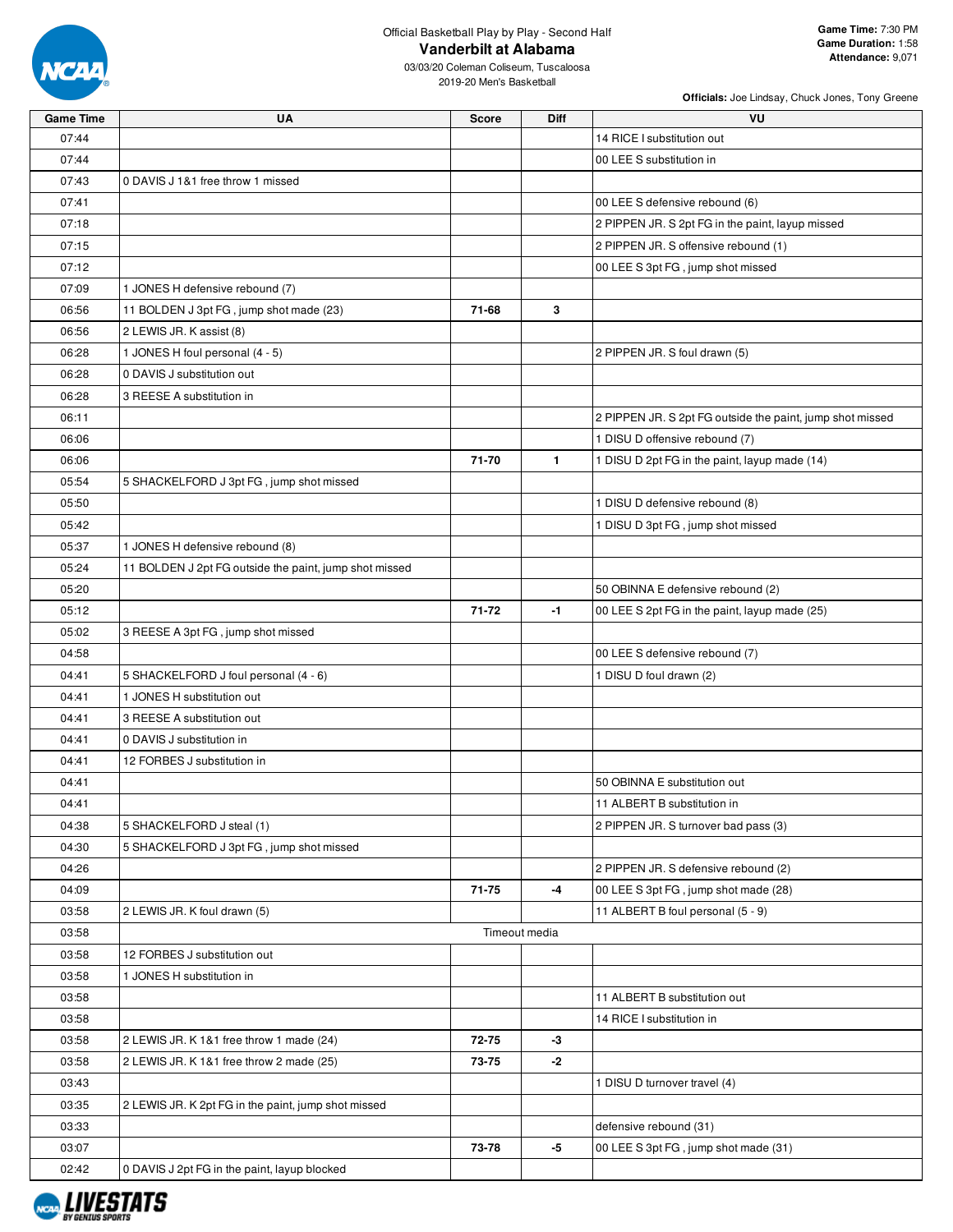

03/03/20 Coleman Coliseum, Tuscaloosa 2019-20 Men's Basketball

| <b>Game Time</b> | UA                                                       | <b>Score</b>       | Diff | VU                                            |
|------------------|----------------------------------------------------------|--------------------|------|-----------------------------------------------|
| 02:42            |                                                          |                    |      | 00 LEE S block (2)                            |
| 02:38            |                                                          |                    |      | 2 PIPPEN JR. S defensive rebound (3)          |
| 02:37            |                                                          |                    |      | Timeout 60 Sec                                |
| 02:37            | 0 DAVIS J substitution out                               |                    |      |                                               |
| 02:37            | 12 FORBES J substitution in                              |                    |      |                                               |
| 02:25            |                                                          | 73-80              | -7   | 00 LEE S 2pt FG in the paint, layup made (33) |
| 02:13            | 2 LEWIS JR. K foul drawn (6)                             |                    |      | 2 PIPPEN JR. S foul shooting (3 - 10)         |
| 02:13            | 2 LEWIS JR. K free throw 1 - 2 made (26)                 | 74-80              | -6   |                                               |
| 02:13            | 12 FORBES J substitution out                             |                    |      |                                               |
| 02:13            | 30 SMITH G substitution in                               |                    |      |                                               |
| 02:13            | 2 LEWIS JR. K free throw 2 - 2 made (27)                 | 75-80              | -5   |                                               |
| 01:44            | 5 SHACKELFORD J foul drawn (6)                           |                    |      | 14 RICE I foul offensive (1 - 11)             |
| 01:44            |                                                          |                    |      | 14 RICE I turnover offensive (1)              |
| 01:33            | 5 SHACKELFORD J 3pt FG, jump shot missed                 |                    |      |                                               |
| 01:29            | 11 BOLDEN J offensive rebound (3)                        |                    |      |                                               |
| 01:29            | 11 BOLDEN J foul drawn (4)                               |                    |      | 2 PIPPEN JR. S foul personal (4 - 12)         |
| 01:29            | 11 BOLDEN J free throw 1 - 2 made (24)                   | 76-80              | -4   |                                               |
| 01:29            | 11 BOLDEN J free throw 2 - 2 missed                      |                    |      |                                               |
| 01:27            |                                                          |                    |      | 3 EVANS M defensive rebound (3)               |
| 01:01            |                                                          | 76-83              | $-7$ | 00 LEE S 3pt FG, jump shot made (36)          |
| 00:52            | Timeout 30 Sec                                           |                    |      |                                               |
| 00:52            | 30 SMITH G substitution out                              |                    |      |                                               |
| 00:52            | 3 REESE A substitution in                                |                    |      |                                               |
| 00:48            | 2 LEWIS JR. K 3pt FG, jump shot made (30)                | 79-83              | -4   |                                               |
| 00:34            | 11 BOLDEN J foul personal (1 - 7)                        |                    |      | 2 PIPPEN JR. S foul drawn (6)                 |
| 00:34            |                                                          | 79-84              | -5   | 2 PIPPEN JR. S 1&1 free throw 1 made (12)     |
| 00:34            |                                                          |                    |      | 2 PIPPEN JR. S 1&1 free throw 2 missed        |
| 00:32            | 3 REESE A defensive rebound (8)                          |                    |      |                                               |
| 00:25            | 2 LEWIS JR. K 2pt FG outside the paint, jump shot missed |                    |      |                                               |
| 00:22            |                                                          |                    |      | 2 PIPPEN JR. S defensive rebound (4)          |
| 00:20            | 1 JONES H foul personal (5 - 8)                          |                    |      | 00 LEE S foul drawn (5)                       |
| 00:20            | 1 JONES H substitution out                               |                    |      |                                               |
| 00:20            | 12 FORBES J substitution in                              |                    |      |                                               |
| 00:20            |                                                          | 79-85              | -6   | 00 LEE S 1&1 free throw 1 made (37)           |
| 00:20            |                                                          | 79-86              | $-7$ | 00 LEE S 1&1 free throw 2 made (38)           |
| 00:15            | 5 SHACKELFORD J turnover lost ball (1)                   |                    |      | 14 RICE I steal (3)                           |
| 00:13            | 12 FORBES J foul personal (3 - 9)                        |                    |      | 2 PIPPEN JR. S foul drawn (7)                 |
| 00:13            |                                                          | 79-87              | -8   | 2 PIPPEN JR. S 1&1 free throw 1 made (13)     |
| 00:12            |                                                          |                    |      | 2 PIPPEN JR. S 1&1 free throw 2 missed        |
| 00:12            | 5 SHACKELFORD J defensive rebound (4)                    |                    |      |                                               |
| 00:05            | 3 REESE A 3pt FG, jump shot missed                       |                    |      |                                               |
| 00:02            | 2 LEWIS JR. K offensive rebound (4)                      |                    |      |                                               |
| 00:01            | 2 LEWIS JR. K 3pt FG, jump shot missed                   |                    |      |                                               |
| 00:00            |                                                          |                    |      | 00 LEE S defensive rebound (8)                |
|                  |                                                          | <b>END OF GAME</b> |      |                                               |
|                  |                                                          | <b>UA 79-87 VU</b> |      |                                               |

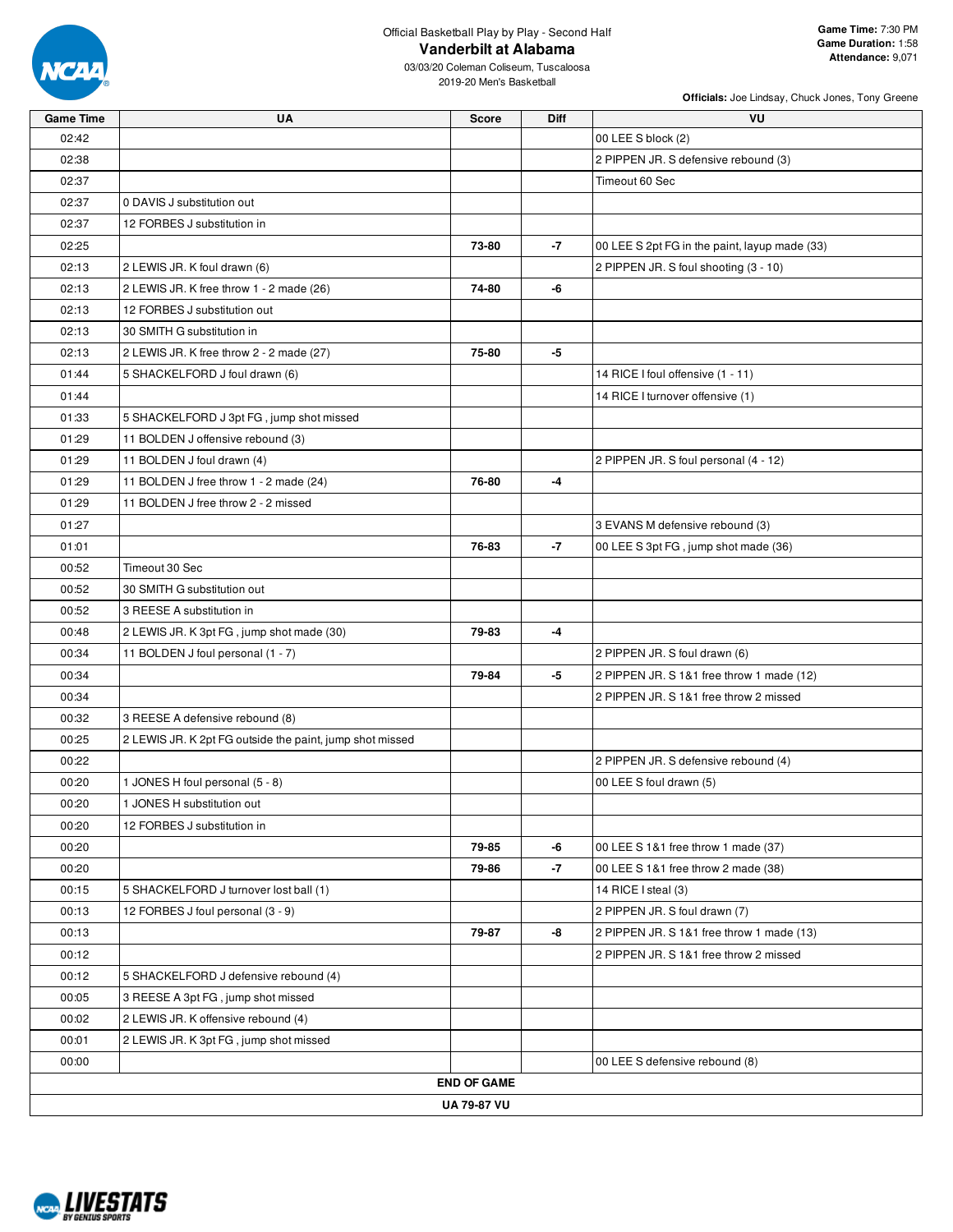

**Vanderbilt - 45**

03/03/20 Coleman Coliseum, Tuscaloosa 2019-20 Men's Basketball

**Officials:** Joe Lindsay, Chuck Jones, Tony Greene

|               |                            |       | FG      | 3P       | FT       |           |           | <b>Rebounds</b> | <b>Fouls</b>    |                | <b>TP</b> |   | AS TO ST |          |           | <b>Blocks</b> | $+/-$ |
|---------------|----------------------------|-------|---------|----------|----------|-----------|-----------|-----------------|-----------------|----------------|-----------|---|----------|----------|-----------|---------------|-------|
|               | NO. Name                   | Min   | M-A     | M-A      | M-A      | <b>OR</b> | <b>DR</b> | <b>TOT</b>      | PF              | <b>FD</b>      |           |   |          |          | <b>BS</b> | <b>BA</b>     |       |
|               | Dylan Disu<br>F            | 17:30 | 4-5     | $3 - 4$  | $0-0$    |           | 2         | 3               | 2               |                |           | 0 | 3        | $\Omega$ | 0         | 0             | $-1$  |
| 00            | Saben Lee<br>G             | 16:54 | $6 - 8$ | $4 - 5$  | $2 - 2$  | $\Omega$  | 4         | 4               | $\Omega$        | $\overline{c}$ | 18        | 4 | $\Omega$ | 0        |           | 0             | 3     |
| 2             | Scotty Pippen Jr.<br>G     | 17:30 | 1-5     | $0 - 1$  | $4-6$    |           | 3         | 4               | 4               | 5              | 6         | 0 | 2        | 0        | 0         | 0             | -1    |
| 3             | <b>Maxwell Evans</b><br>G  | 20:00 | $2-3$   | $1-2$    | $0 - 0$  | $\Omega$  | 2         | 2               | 2               | $\Omega$       | 5         |   |          |          | 0         | 0             |       |
| 11            | <b>Braelee Albert</b><br>G | 05:01 | $1-2$   | $1-2$    | $0 - 0$  | $\Omega$  | 2         | 2               | $\overline{c}$  |                | 3         | 0 |          | 0        | 0         | 0             | 2     |
| 50            | Ejike Obinna               | 08:45 | $1 - 1$ | $0 - 0$  | $0-0$    | $\Omega$  |           |                 | $\Omega$        | $\Omega$       | 2         | 0 | $\Omega$ | 0        | 0         | $\mathbf 0$   | -3    |
| 14            | <b>Isaiah Rice</b>         | 09:34 | 0-0     | $0 - 0$  | $0 - 01$ | 0         | ŋ         | 0               |                 | 0              | 0         |   |          |          | 0         | 0             | 4     |
|               | 55 Oton Jankovic           | 04:46 | 0-0     | $0-0$    | $0-0$    | $\Omega$  | $\Omega$  | $\Omega$        |                 | $\mathbf 0$    | 0         |   |          | 0        | 0         | 0             | 0     |
| Team          |                            |       |         |          |          | 0         |           |                 |                 |                | 0         |   | 0        |          |           |               |       |
| <b>Totals</b> |                            |       | 15-24   | $9 - 14$ | $6 - 8$  | 2         | 15        | 17              | 12 <sup>2</sup> | 9              | 45        | 7 | 9        | 2        |           | 0             | 1     |

|                     | <b>Shooting By Period</b> |       |
|---------------------|---------------------------|-------|
| <sub>2</sub> nd FG% | 15-24                     | 62.5% |
| 3PT%                | $9 - 14$                  | 64.3% |
| FT%                 | 6-8                       | 75%   |
| GM FG%              | 15-24                     | 62.5% |
| 3PT%                | $9 - 14$                  | 64.3% |
| FT%                 | 6-8                       | 75.0% |

Dead Ball Rebounds: 0, 0

## **Alabama - 44**

**Technical Fouls:**:NONE

|               |                           |       | FG       | 3P          | FT      |     |          | <b>Rebounds</b> |          |                | <b>Fouls</b> |   | <b>TP</b> |         | AS TO ST  |             |    | <b>Blocks</b> | $+/-$ |
|---------------|---------------------------|-------|----------|-------------|---------|-----|----------|-----------------|----------|----------------|--------------|---|-----------|---------|-----------|-------------|----|---------------|-------|
|               | NO. Name                  | Min   | M-A      | M-A         | M-A     | OR. |          | DR TOT          |          | PF FD          |              |   |           |         | <b>BS</b> | <b>BA</b>   |    |               |       |
| 3             | Alex Reese<br>FI          | 08:37 | $0 - 4$  | $0 - 4$     | $0 - 0$ |     | 4        | 5               | 0        | 0              |              | 0 | 0         | 0       |           | 0           | 0  |               |       |
|               | <b>Herbert Jones</b><br>G | 16:27 | $0-0$    | $0 - 0$     | $0 - 2$ | 3   | 3        | 6               | 3        |                |              | 0 | 0         |         |           | $\mathbf 0$ |    |               |       |
| 2             | Kira Lewis Jr.<br>G       | 19:10 | $5 - 11$ | $1-3$       | $6-6$   | 2   |          | 3               |          | 4              |              | 5 | 0         | 0       |           | 0           | ÷, |               |       |
| 5             | Jaden Shackelford<br>G    | 17:44 | $7 - 13$ | $2 - 8$     | $2 - 2$ | 0   |          |                 | 3        | $\overline{4}$ | 18           | 0 |           |         |           | $\mathbf 0$ | -3 |               |       |
| 11            | James Bolden<br>G         | 18:23 | $2 - 7$  | $2 - 5$     | $1-2$   |     | 0        |                 |          | 2              |              |   |           | 0       |           | 0           | 2  |               |       |
| 30            | <b>Galin Smith</b>        | 04:33 | $0 - 0$  | $0 - 0$     | $0 - 0$ |     | $\Omega$ |                 | $\Omega$ | 0              |              | 0 | 0         | 0       |           | $\mathbf 0$ | ÷  |               |       |
| 0             | Javian Davis              | 08:56 | 1-2      | $0-0$       | $0 - 1$ |     | 0        |                 | $\Omega$ |                | ◠            | 0 |           |         |           |             | ٠  |               |       |
| 12            | Jaylen Forbes             | 06:10 | $0 - 0$  | $0 - 0$     | $0 - 0$ |     | $\Omega$ |                 |          | 0              | 0            |   | 0         | 0       |           | $\mathbf 0$ | -8 |               |       |
| Team          |                           |       |          |             |         | 0   | 0        | 0               |          |                | 0            |   | 0         |         |           |             |    |               |       |
| <b>Totals</b> |                           |       | $15-37$  | $5-20$ 9-13 |         | 10  | 9        | 19              | 9        | 12             | 44           | 7 | 3         | 3<br>-1 |           |             |    |               |       |
|               | <br>-                     |       |          |             |         |     |          |                 |          |                |              |   |           |         |           |             |    |               |       |

**Shooting By Period 2 nd FG%** 15-37 40.5% **3PT%** 5-20 25.0% **FT%** 9-13 69.2% **GM FG%** 15-37 40.5% **3PT%** 5-20 25.0% **FT%** 9-13 69.2%

Dead Ball Rebounds: 1, 0

|                         | VU                                 | UA                |  |  |  |  |  |
|-------------------------|------------------------------------|-------------------|--|--|--|--|--|
| Biggest lead            | 10 ( $2nd$ 16:59) 3 ( $2nd$ 12:04) |                   |  |  |  |  |  |
| <b>Best Scoring Run</b> | $7(2^{nd}4:09)$                    | $7(2^{nd} 12:04)$ |  |  |  |  |  |
| <b>Lead Changes</b>     |                                    |                   |  |  |  |  |  |
| <b>Times Tied</b>       |                                    |                   |  |  |  |  |  |
| Time with Lead          | 12:36<br>04:19                     |                   |  |  |  |  |  |

| <b>Points from</b>    | VU | UA | <b>Period by Period Scoring</b> |     |    |    |  |  |  |  |  |
|-----------------------|----|----|---------------------------------|-----|----|----|--|--|--|--|--|
| <b>Turnovers</b>      |    | 9  |                                 | 2nd |    |    |  |  |  |  |  |
| Paint                 | 10 | 20 |                                 |     |    |    |  |  |  |  |  |
| <b>Second Chancel</b> | 2  | 5  |                                 | VU  | 45 | 45 |  |  |  |  |  |
| <b>Fast Breaks</b>    | ი  |    |                                 |     |    |    |  |  |  |  |  |
| <b>Bench</b>          | 2  | 2  |                                 | UA  | 44 | 44 |  |  |  |  |  |

# **Technical Fouls:**:NONE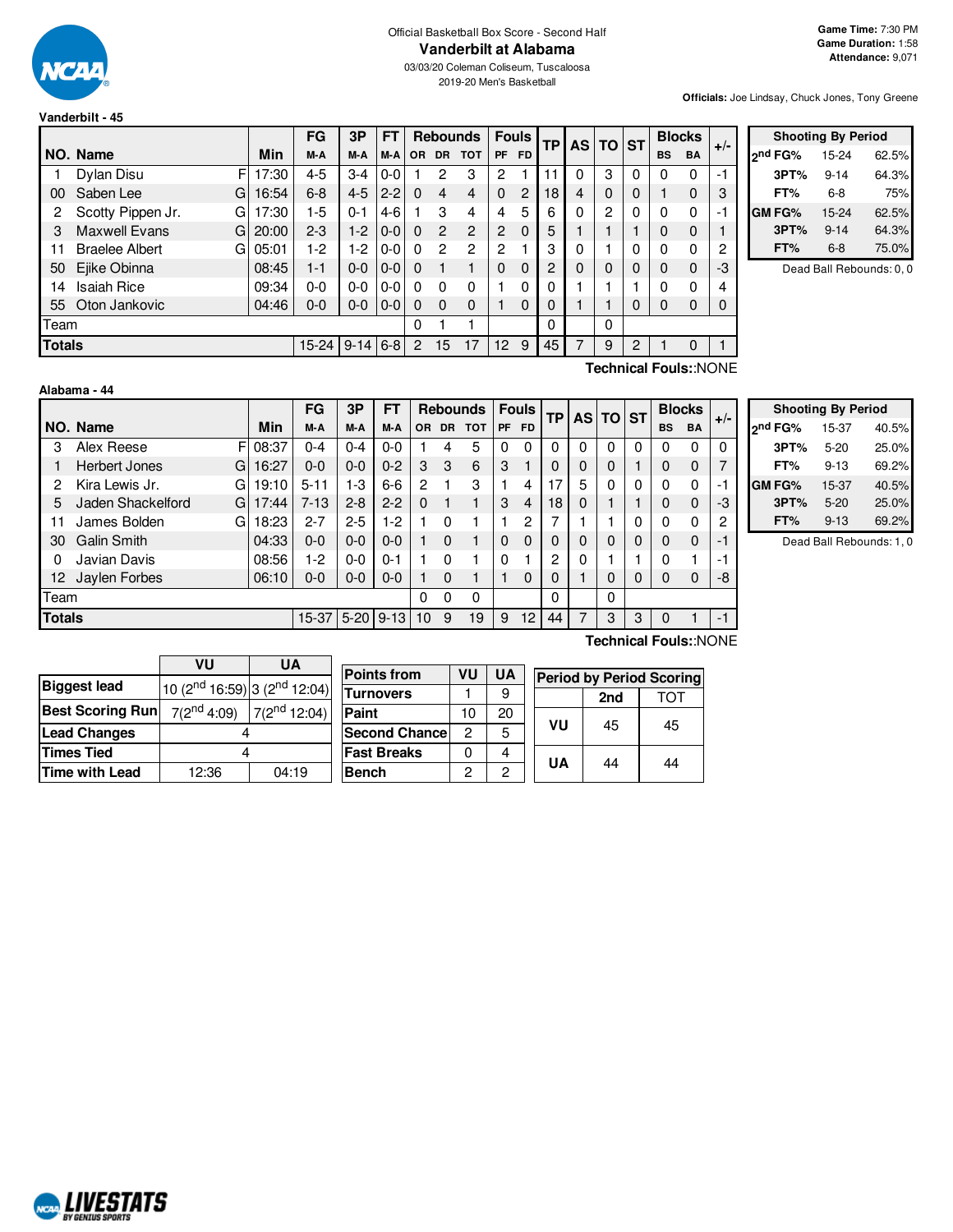

2019-20 Men's Basketball

**Officials:** Joe Lindsay, Chuck Jones, Tony Greene

{ Players => 0, 1, 2, 3, 4, 5, 11, 12, 13, 15, 21, 23, 25, 30, 33, 34, 35; } FG Types => All; Results => All;

{ Players => 00, 1, 2, 3, 4, 5, 10, 11, 13, 14, 15, 20, 21, 24, 42, 50, 55, 130; } FG Types => All; Results => All;



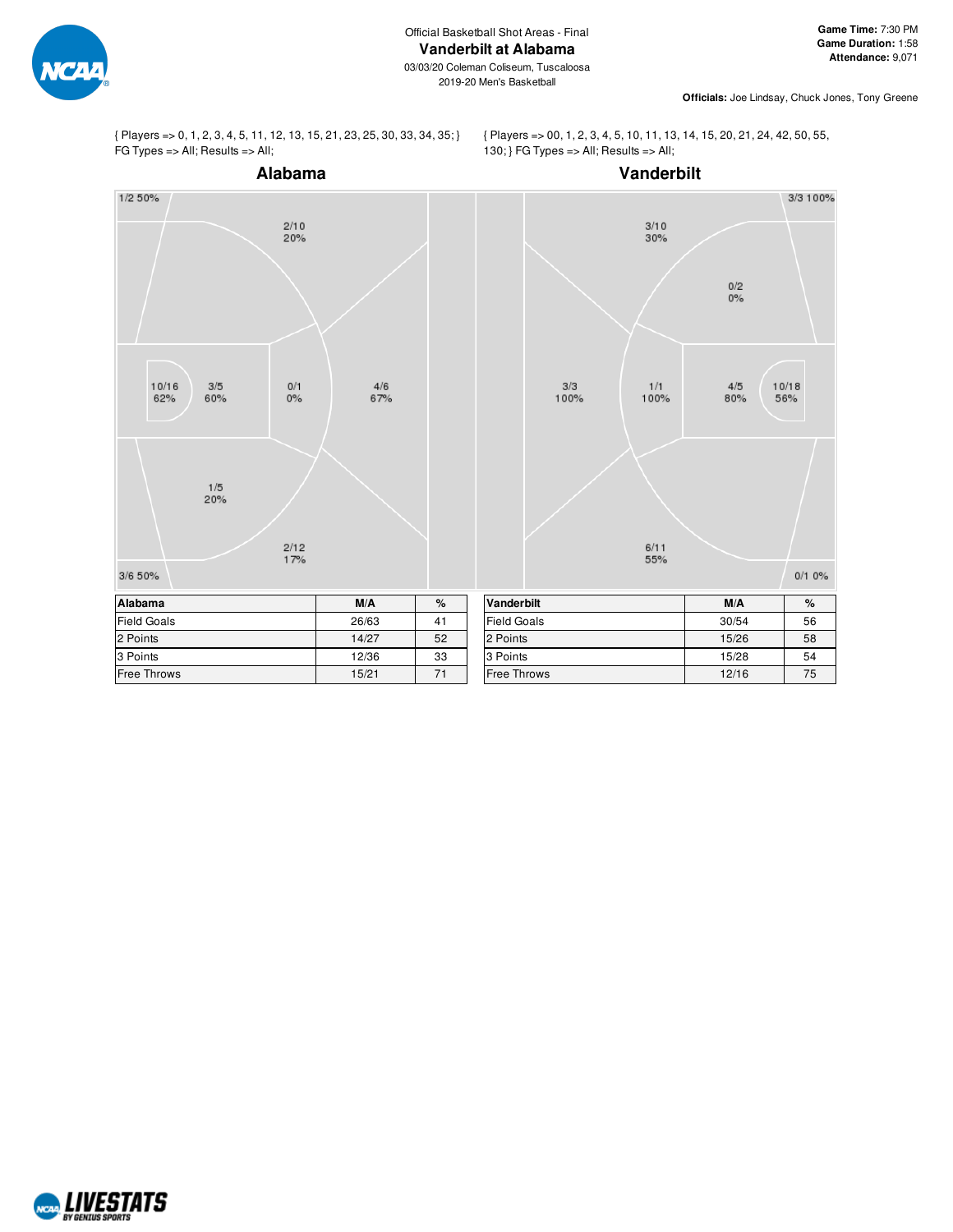

2019-20 Men's Basketball

# **Vanderbilt**

**Officials:** Joe Lindsay, Chuck Jones, Tony Greene

| <b>No</b>      | <b>Name</b>           |       | <b>Mins</b> | <b>Score</b> |           | <b>Points Diff</b><br>Points per Min |     |           | <b>Assists</b> |                | <b>Rebounds</b> |    | <b>Steals</b> |                | <b>Turnovers</b> |    |     |
|----------------|-----------------------|-------|-------------|--------------|-----------|--------------------------------------|-----|-----------|----------------|----------------|-----------------|----|---------------|----------------|------------------|----|-----|
|                |                       | On    | Off         | On           | Off       | On                                   | Off | <b>On</b> | Off            | <b>On</b>      | Off             | On | Off           | On             | Off              | On | Off |
| 00             | Saben Lee             | 35:38 | 04:22       | $79 - 68$    | $8 - 11$  | 11                                   | -3  | 2.22      | 1.83           | 11             | 2               | 34 |               | 6              |                  | 17 |     |
|                | Dylan Disu            | 34:04 | 05:56       | $70 - 69$    | $17 - 10$ |                                      |     | 2.05      | 2.87           | 10             | 3               | 29 | 6             | 5              |                  | 16 | 2   |
| $\overline{2}$ | Scotty Pippen Jr.     | 35:20 | 04:40       | $73 - 73$    | $14 - 6$  |                                      | 8   | 2.07      | 3.00           | 11             | $\sim$          | 30 | 5             | 6              |                  | 16 | 2   |
| 3              | <b>Maxwell Evans</b>  | 36:43 | 03:17       | $77 - 73$    | $10 - 6$  | 4                                    | 4   | 2.10      | 3.05           | 11             | 2               | 32 | 3             | 5              |                  | 18 | 0   |
| 11             | <b>Braelee Albert</b> | 17:27 | 22:33       | $29 - 25$    | $58 - 54$ | 4                                    |     | 1.66      | 2.57           | 4              | 9               | 16 | 19            |                |                  | 8  | 10  |
| 14             | <b>Isaiah Rice</b>    | 14:46 | 25:14       | $41 - 27$    | $46 - 52$ | 14                                   | -6  | 2.78      | 1.82           | 5              | 8               | 13 | 22            | 4              | ۰J.              | 5  | 13  |
| 21             | Jon Jossell           | 01:31 | 38:29       | $3 - 4$      | $84 - 75$ | $-1$                                 | 9   | 1.98      | 2.18           |                | 12              |    | 34            |                | 6                |    | 18  |
| 50             | Ejike Obinna          | 14:11 | 25:49       | $34 - 36$    | $53 - 43$ | $-2$                                 | 10  | 2.40      | 2.05           | 8              | 5               | 10 | 25            | $\overline{2}$ |                  | 6  | 12  |
| 55             | Oton Jankovic         | 10:20 | 29:40       | $29 - 20$    | $58 - 59$ | 9                                    |     | 2.81      | 1.96           | $\overline{4}$ | 9               | 10 | 25            | 2              |                  |    | 14  |

#### **Alabama**

| <b>No</b>      | <b>Name</b>          |       | <b>Mins</b> |           | <b>Score</b> |      | <b>Points Diff</b> |      | Points per Min |    | <b>Assists</b> |    | <b>Rebounds</b> |               | <b>Steals</b> |    | <b>Turnovers</b> |
|----------------|----------------------|-------|-------------|-----------|--------------|------|--------------------|------|----------------|----|----------------|----|-----------------|---------------|---------------|----|------------------|
|                |                      | On    | Off         | On        | Off          | On   | Off                | On   | Off            | On | Off            | On | Off             | On            | Off           | On | Off              |
|                | Javian Davis         | 20:07 | 19:53       | $31 - 40$ | $48 - 47$    | -9   |                    | .54  | 2.41           |    |                | 13 | 20              | $\sim$<br>- 3 | ◠             |    |                  |
|                | <b>Herbert Jones</b> | 31:01 | 08:59       | $71 - 68$ | $8 - 19$     | 3    | $-11$              | 2.29 | 0.89           | 12 |                | 23 | 10              | 3             | C             |    |                  |
| $\overline{2}$ | Kira Lewis Jr.       | 39:10 | 00:50       | $79 - 87$ | $0 - 0$      | -8   |                    | 2.02 | 0.00           | 13 |                | 31 | C               | 5             | υ             | 12 |                  |
| 3              | Alex Reese           | 18:22 | 21:38       | $31 - 33$ | $48 - 54$    | $-2$ | -6                 | .69  | 2.22           |    |                | 22 |                 | 3             | 2             |    |                  |
|                | Jaden Shackelford    | 32:43 | 07:17       | 64 - 72   | $15 - 15$    | -8   |                    | .96  | 2.06           |    |                | 32 |                 | 4             |               |    |                  |
| $-1$           | James Bolden         | 38:23 | 01:37       | $77 - 82$ | $2 - 5$      | $-5$ | -3                 | 2.01 | .24            | 12 |                | 32 |                 | 4             |               | 12 |                  |
| 12             | Jaylen Forbes        | 12:18 | 27:42       | $19 - 28$ | $60 - 59$    | -9   |                    | .54  | 2.17           |    | o              |    | 26              | 3             | 2             |    |                  |
| 30             | Galin Smith          | 07:56 | 32:04       | $23 - 25$ | $56 - 62$    | $-2$ | -6                 | 2.90 | 1.75           |    |                |    | 28              |               |               |    |                  |

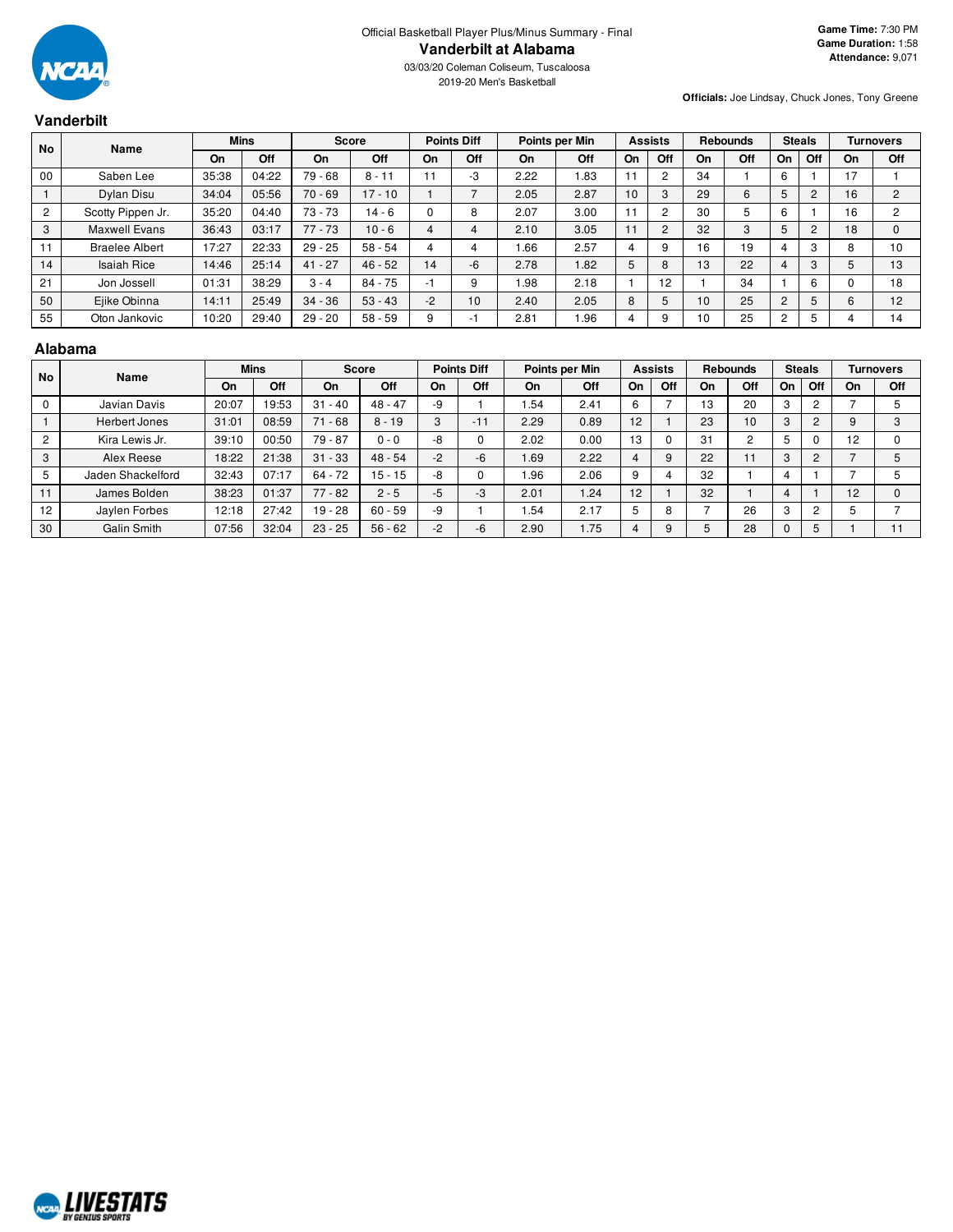

**Officials:** Joe Lindsay, Chuck Jones, Tony Greene

#### Players => 00, 1, 2, 3, 4, 5, 10, 11, 13, 14, 15, 20, 21, 24, 42, 50, 55, 130FG Types=>AllResults=>All **Vanderbilt**



**Blow Up Chart**



| <b>Vanderbilt</b>  | M/A   | %  | Vanderbilt               | M/A       | %   |
|--------------------|-------|----|--------------------------|-----------|-----|
|                    |       |    |                          |           |     |
| <b>Field Goals</b> | 30/54 | 56 | Points in the Paint      | 28(14/23) | 61  |
| 2 Points           | 15/26 | 58 | <b>Fast Break Points</b> | 4(3/3)    | 100 |
| 3 Points           | 15/28 | 54 | Second Chance Points     | 9(5/8)    | 63  |
| Free Throws        | 12/16 | 75 | Effective FG%            | 69        |     |

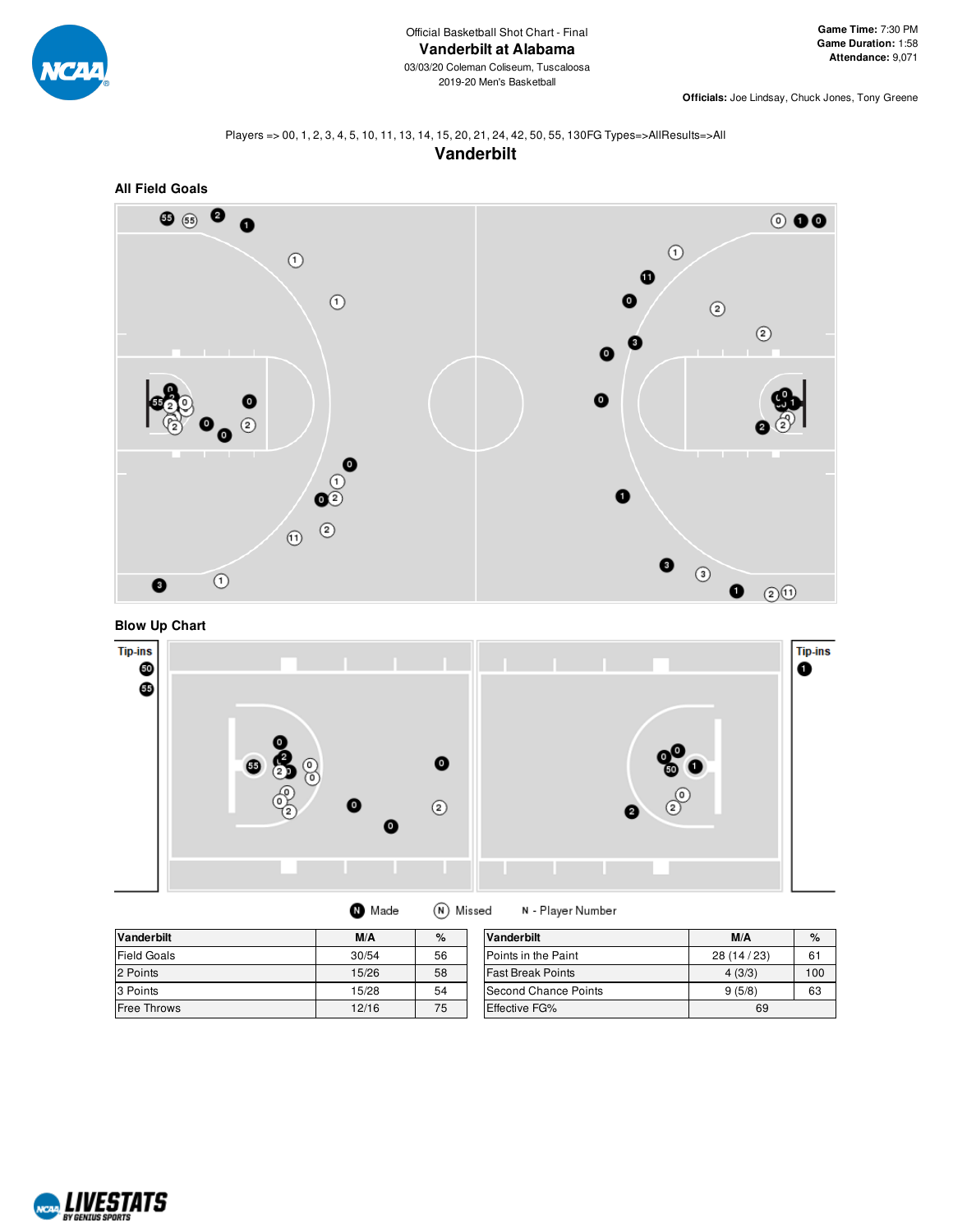

03/03/20 Coleman Coliseum, Tuscaloosa 2019-20 Men's Basketball

**Officials:** Joe Lindsay, Chuck Jones, Tony Greene

#### Players => 0, 1, 2, 3, 4, 5, 11, 12, 13, 15, 21, 23, 25, 30, 33, 34, 35FG Types=>AllResults=>All









| Alabama            | M/A   | $\%$ | Alabama                  | M/A       | %  |
|--------------------|-------|------|--------------------------|-----------|----|
| Field Goals        | 26/63 | 41   | Points in the Paint      | 26(13/21) | 62 |
| 2 Points           | 14/27 | 52   | <b>Fast Break Points</b> | 7(4/5)    | 80 |
| 3 Points           | 12/36 | 33   | Second Chance Points     | 11(7/16)  | 44 |
| <b>Free Throws</b> | 15/21 | 71   | Effective FG%            | 51        |    |

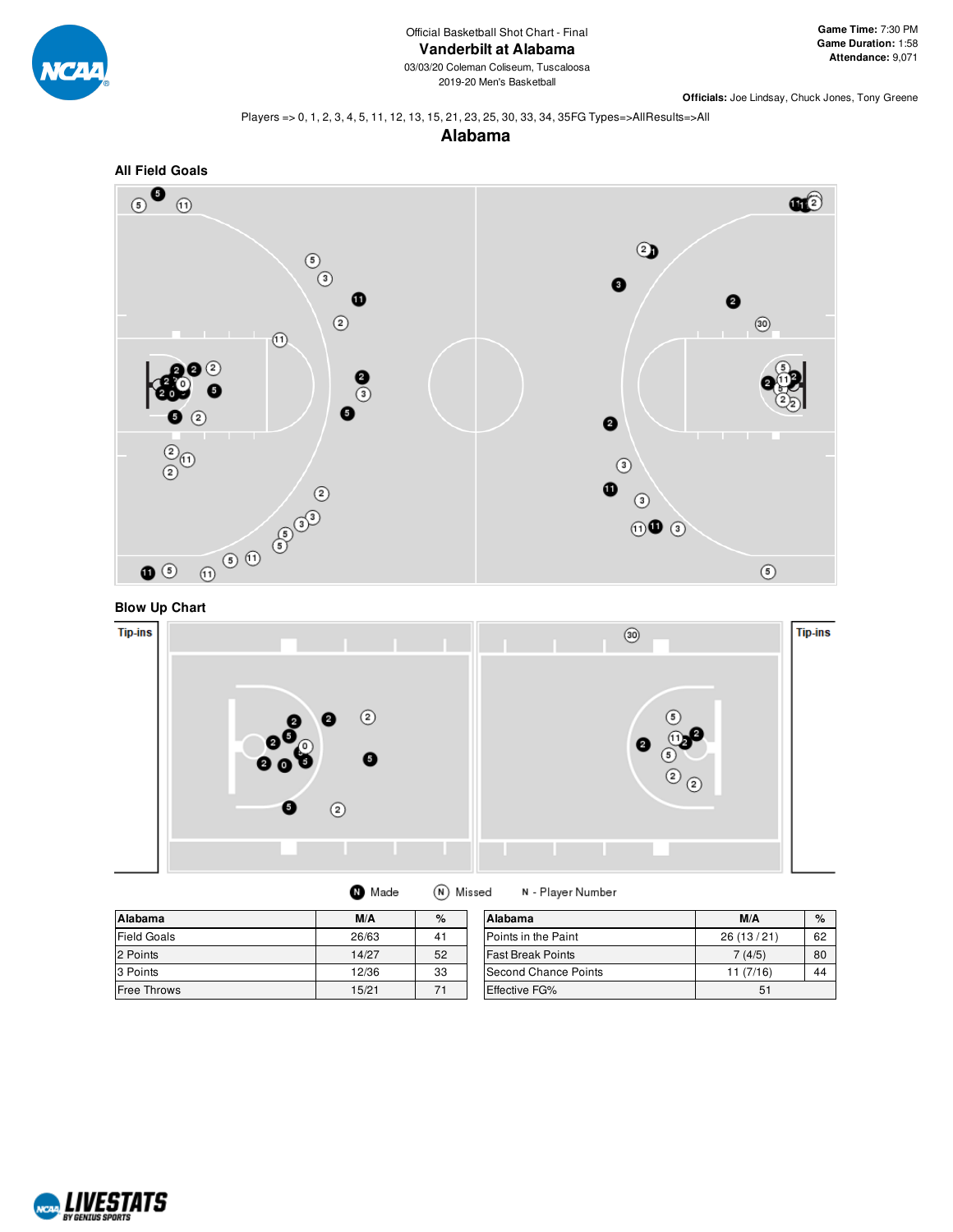

03/03/20 Coleman Coliseum, Tuscaloosa 2019-20 Men's Basketball

#### **Vanderbilt**

| Lineup                                                                    |                |       |                |       | Quarter On Time On Quarter Off Time Off Time on Court Score Score Diff Reb Stil Tov Ass |           |                |                |          |                       |                | <b>PPP</b> |
|---------------------------------------------------------------------------|----------------|-------|----------------|-------|-----------------------------------------------------------------------------------------|-----------|----------------|----------------|----------|-----------------------|----------------|------------|
| 00- Lee S/ 1- Disu D/ 2- Pippen Jr. S/ 3- Evans M/ 11- Albert B/          |                | 20:00 |                | 14:18 | 05:42                                                                                   | $7-9$     | $-2$           | 6              |          | 3                     |                | 0.7085     |
| 00- Lee S/ 1- Disu D/ 2- Pippen Jr. S/ 3- Evans M/ 50- Obinna E/          |                | 14:18 |                | 10:38 | 03:40                                                                                   | $8 - 12$  | $-4$           | 1              |          | 4                     | $\overline{2}$ | .0152      |
| 00- Lee S/ 1- Disu D/ 2- Pippen Jr. S/ 14- Rice I/ 50- Obinna E/          |                | 10:38 |                | 08:52 | 01:46                                                                                   | $7 - 2$   | 5              | $\overline{c}$ |          | 0                     |                | 2.3333     |
| 2- Pippen Jr. S/ 11- Albert B/ 14- Rice I/ 21- Jossell J/ 55- Jankovic O/ |                | 08:52 |                | 07:36 | 01:16                                                                                   | $3 - 4$   | $-1$           | 1              |          | $\Omega$              |                | .0000      |
| 00- Lee S/11- Albert B/14- Rice I/21- Jossell J/55- Jankovic O/           |                | 07:36 |                | 07:21 | 00:15                                                                                   | $0 - 0$   | $\Omega$       | $\Omega$       | $\Omega$ | $\Omega$              | 0              | 0.0000     |
| 00- Lee S/3- Evans M/11- Albert B/14- Rice I/55- Jankovic O/              |                | 07:21 |                | 05:26 | 01:55                                                                                   | $9 - 3$   | 6              | $\overline{2}$ |          | $\mathbf{0}$          |                | 2.3196     |
| 00- Lee S/ 1- Disu D/ 2- Pippen Jr. S/ 3- Evans M/ 11- Albert B/          |                | 05:26 |                | 02:08 | 03:18                                                                                   | $1 - 2$   | $-1$           | $\overline{2}$ | 0        |                       | 0              | 0.1838     |
| 00- Lee S/ 1- Disu D/ 2- Pippen Jr. S/ 3- Evans M/ 55- Jankovic O/        |                | 02:08 | $\overline{2}$ | 20:00 | 02:08                                                                                   | $7 - 3$   | 4              | $\overline{4}$ | 0        |                       | 0              | 2.0349     |
| 00- Lee S/ 1- Disu D/ 2- Pippen Jr. S/ 3- Evans M/ 11- Albert B/          | $\overline{2}$ | 20:00 | $\overline{2}$ | 20:00 | 00:00                                                                                   | $0 - 0$   | $\Omega$       | $\Omega$       | 0        | $\Omega$              | 0              | 0.0000     |
| 00- Lee S/ 1- Disu D/ 2- Pippen Jr. S/ 3- Evans M/ 50- Obinna E/          | $\overline{2}$ | 20:00 | $\overline{2}$ | 15:08 | 04:52                                                                                   | $15 - 19$ | $-4$           |                | 0        | $\mathbf{2}^{\prime}$ | 5              | 1.7773     |
| 00- Lee S/ 1- Disu D/ 2- Pippen Jr. S/ 3- Evans M/ 11- Albert B/          | $\overline{2}$ | 15:08 | $\overline{2}$ | 13:20 | 01:48                                                                                   | $1 - 4$   | $-3$           |                |          |                       | 0              | 0.2907     |
| 00- Lee S/ 1- Disu D/ 3- Evans M/ 11- Albert B/ 14- Rice I/               | $\overline{2}$ | 13:20 | $\overline{2}$ | 13:20 | 00:00                                                                                   | $0 - 0$   | $\Omega$       | $\Omega$       | 0        | $\Omega$              | 0              | 0.0000     |
| 00- Lee S/3- Evans M/11- Albert B/14- Rice I/55- Jankovic O/              | $\overline{2}$ | 13:20 | $\overline{2}$ | 10:50 | 02:30                                                                                   | $5-3$     | $\overline{2}$ | 3              | $\Omega$ | $\overline{c}$        |                | .0000      |
| 1- Disu D/2- Pippen Jr. S/3- Evans M/14- Rice I/55- Jankovic O/           | $\overline{2}$ | 10:50 | $\overline{2}$ | 08:34 | 02:16                                                                                   | $5 - 7$   | $-2$           | $\mathbf 0$    | 0        |                       |                | .6667      |
| 1- Disu D/2- Pippen Jr. S/3- Evans M/14- Rice I/50- Obinna E/             | $\overline{2}$ | 08:34 | $\overline{2}$ | 07:44 | 00:50                                                                                   | $0 - 0$   | $\Omega$       | $\Omega$       | $\Omega$ | $\Omega$              | 0              | 0.0000     |
| 00- Lee S/ 1- Disu D/ 2- Pippen Jr. S/ 3- Evans M/ 50- Obinna E/          | $\overline{2}$ | 07:44 | $\overline{2}$ | 04:41 | 03:03                                                                                   | $4 - 3$   |                | 6              | $\Omega$ | 0                     | $\Omega$       | .0000      |
| 00- Lee S/ 1- Disu D/ 2- Pippen Jr. S/ 3- Evans M/ 11- Albert B/          | $\overline{2}$ | 04:41 | $\overline{2}$ | 03:58 | 00:43                                                                                   | $3-0$     | 3              |                | 0        |                       | 0              | 1.5000     |
| 00- Lee S/ 1- Disu D/ 2- Pippen Jr. S/ 3- Evans M/ 14- Rice I/            | $\overline{2}$ | 03:58 | $\overline{2}$ | 00:00 | 03:58                                                                                   | $12-8$    | 4              | 5              |          | $\overline{2}$        | 0              | 1.5707     |

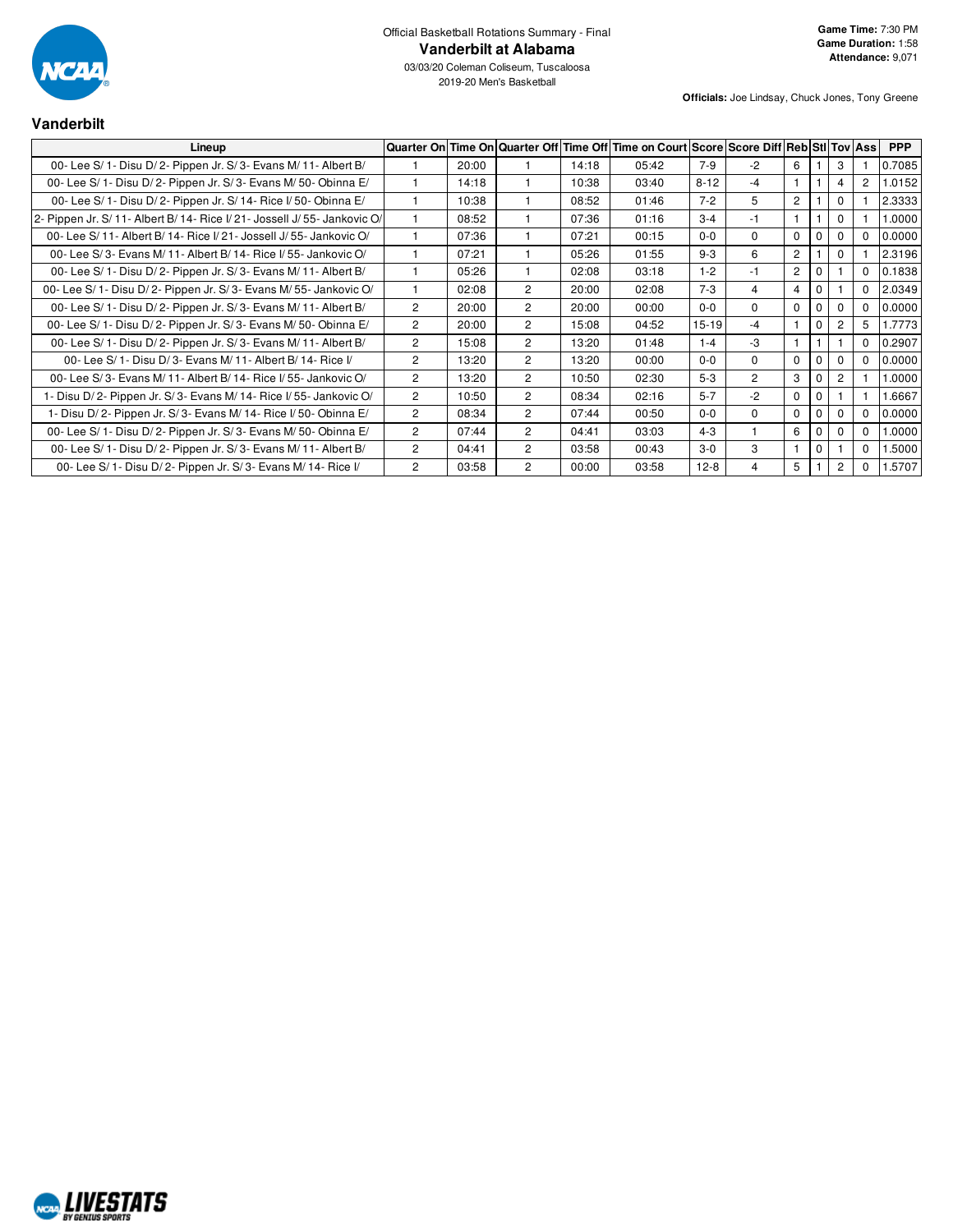

**Alabama**

03/03/20 Coleman Coliseum, Tuscaloosa 2019-20 Men's Basketball

**Officials:** Joe Lindsay, Chuck Jones, Tony Greene

#### **Lineup Quarter On Time On Quarter Off Time Off Time on Court Score Score Diff Reb Stl Tov Ass PPP** 1- Jones H/ 2- Lewis Jr. K/ 3- Reese A/ 5- Shackelford J/ 11- Bolden J/ 1 20:00 1 17:33 02:27 3-4 -1 2 0 0 1 0.7500 1- Jones H/ 2- Lewis Jr. K/ 3- Reese A/ 11- Bolden J/ 12- Forbes J/ 1 17:33 1 15:50 01:43 3-1 2 1 1 1 1 1.0000 0- Davis J/ 1- Jones H/ 2- Lewis Jr. K/ 11- Bolden J/ 12- Forbes J/ 1 | 15:50 | 1 | 14:18 | 01:32 | 3-2 | 1 | 0 | 0 | 2 | 1 | 1.0000 0- Davis J/ 1- Jones H/ 2- Lewis Jr. K/ 5- Shackelford J/ 11 - Bolden J/ | 1 | 14:18 | 1 | 12:15 | 02:03 | 5-5 | 0 | 1 | 1 | 1 | 1 | 11:1261 1- Jones H/ 2- Lewis Jr. K/ 5- Shackelford J/ 11- Bolden J/ 30- Smith G/ 1 12:15 1 10:38 01:37 7-3 4 1 0 0 2 2.8689 1- Jones H/ 2- Lewis Jr. K/ 3- Reese A/ 11- Bolden J/ 30- Smith G/ 1 10:38 1 08:52 01:46 2-7 -5 0 0 1 0 0.6667 1- Jones H/ 2- Lewis Jr. K/ 3- Reese A/ 5- Shackelford J/ 11- Bolden J/ 1 08:52 1 07:36 01:16 4-3 1 2 0 1 0 1.0309 0- Davis J/ 1- Jones H/ 2- Lewis Jr. K/ 5- Shackelford J/ 11- Bolden J/ | 1 | 07:36 | 1 | 05:26 | 02:10 | 3-9 | -6 | 1 | 0 | 1 | 0 | 1.0000 0- Davis J/ 2- Lewis Jr. K/ 3- Reese A/ 5- Shackelford J/ 11 | 05:26 | 1 | 02:53 02:33 | 2-1 | 1 | 5 | 0 | 2 | 0 | 0.4098 0- Davis J/ 2- Lewis Jr. K/ 5- Shackelford J/ 11- Bolden J/ 12- Forbes J/ 1 0 12:53 2 20:00 02:53 3-7 -4 1 0 0 1.0417 1- Jones H/ 2- Lewis Jr. K/ 3- Reese A/ 5- Shackelford J/ 11- Bolden J/ 2 20:00 2 20:00 00:00 00:00 0-0 0 0 0 0 0 0 0 00:000 1- Jones H/ 2- Lewis Jr. K/ 5- Shackelford J/ 11- Bolden J/ 30- Smith G/ 2 20:00 2 16:48 03:12 12-12 0 3 0 0 2 2.4000 1- Jones H/ 2- Lewis Jr. K/ 3- Reese A/ 5- Shackelford J/ 11- Bolden J/ 2 | 16:48 | 2 | 13:20 | 03:28 | 11-4 | 7 | 6 | 1 | 1 | 1 | 1.3221 0- Davis J/ 2- Lewis Jr. K/ 3- Reese A/ 5- Shackelford J/ 11- Bolden J/ | 2 | 13:20 | 2 | 12:27 | 00:53 | 1-0 | 1 | 1 | 0 | 0 | 0 | 0.4098 0- Davis J/ 2- Lewis Jr. K/ 5- Shackelford J/ 11- Bolden J/ 12- Forbes J/ 2 12:27 2 12:27 00:00 0-0 0 0 0 0 0 0 0 0 0 0 00000 0- Davis J/ 2- Lewis Jr. K/ 3- Reese A/ 5- Shackelford J/ 12- Forbes J/ 2 12:27 2 10:50 01:37 2-5 -3 1 1 0 1 1 0 1 1.0000 0- Davis J/ 1- Jones H/ 2- Lewis Jr. K/ 11- Bolden J/ 12- Forbes J/ 2 10:50 2 08:34 02:16 7-5 2 0 0 1 2 1.8041 0- Davis J/ 1- Jones H/ 5- Shackelford J/ 11- Bolden J/ 12- Forbes J/ 2 08:34 2 07:44 00:50 0-0 0 2 0 0 0.0000 0- Davis J/ 1- Jones H/ 2- Lewis Jr. K/ 5- Shackelford J/ 11- Bolden J/ | 2 | 07:44 | 2 | 06:28 | 01:16 | 3-0 | 3 | 1 | 0 | 0 | 1 | 2.0833 1- Jones H/ 2- Lewis Jr. K/ 3- Reese A/ 5- Shackelford J/ 11- Bolden J/ 2 06:28 2 04:41 01:47 0-4 -4 1 0 0 0 0.0000 0- Davis J/ 2- Lewis Jr. K/ 5- Shackelford J/ 11- Bolden J/ 12- Forbes J/ 2 04:41 2 03:58 00:43 0-3 0-3 0 1 0 0 0.0000 0- Davis J/ 1- Jones H/ 2- Lewis Jr. K/ 5- Shackelford J/ 11- Bolden J/ | 2 | 03:58 | 2 | 02:37 | 01:21 | 2-3 | -1 | 0 | 0 | 0 | 0 | 0 | 0 0.6944 1- Jones H/ 2- Lewis Jr. K/ 5- Shackelford J/ 11- Bolden J/ 12- Forbes  $J/$ 2 | 02:37 | 2 | 02:13 | 00:24 | 1-2 | -1 | 0 | 0 | 0 | 0 | 0 |2.2727| 1- Jones H/ 2- Lewis Jr. K/ 5- Shackelford J/ 11- Bolden J/ 30- Smith G/ 2 02:13 2 00:52 01:21 2-3 -1 1 0 0 0 1.5152 1- Jones H/ 2- Lewis Jr. K/ 3- Reese A/ 5- Shackelford J/ 11- Bolden J/ 2 00:52 2 00:20 00:32 3-1 2 1 0 0 0 1.5000 2- Lewis Jr. K/ 3- Reese A/ 5- Shackelford J/ 11- Bolden J/ 12- Forbes J/ 2 | 00:20 | 2 | 00:00 | 00:20 | 0-3 | -3 | 2 | 0 | 1 | 0 |0.0000 |

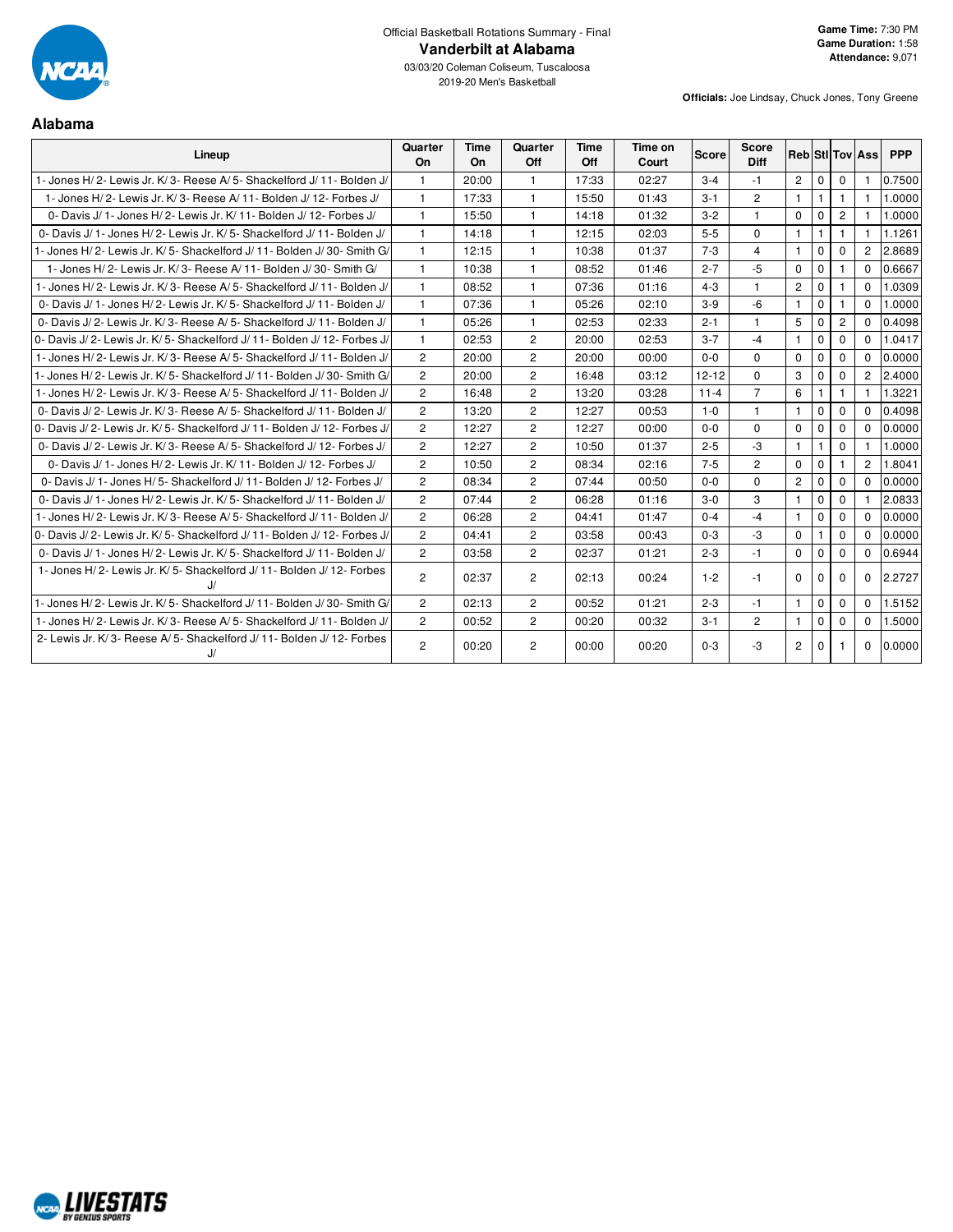

**Vanderbilt**

03/03/20 Coleman Coliseum, Tuscaloosa 2019-20 Men's Basketball

| Lineup                                                                    | Time  | <b>Score</b> | <b>Score Diff</b> | Pts/Min    | Reb            | Stl            | Tov      | Ass            | <b>PPP</b> |
|---------------------------------------------------------------------------|-------|--------------|-------------------|------------|----------------|----------------|----------|----------------|------------|
| 00- Lee S/ 1- Disu D/ 2- Pippen Jr. S/ 3- Evans M/ 50- Obinna E/          | 11:35 | 27-34        | $-7$              | 2.3309     | 8              |                | 6        |                | 1.3287     |
| 00- Lee S/ 1- Disu D/ 2- Pippen Jr. S/ 3- Evans M/ 11- Albert B/          | 11:31 | $12 - 15$    | -3                | 1.0420     | 10             | $\overline{2}$ | 6        |                | 0.5780     |
| 00- Lee S/3- Evans M/11- Albert B/14- Rice I/55- Jankovic O/              | 04:25 | 14-6         | 8                 | 3.1698     | 5              |                | 2        | $\overline{c}$ | 1.5766     |
| 00- Lee S/ 1- Disu D/ 2- Pippen Jr. S/ 3- Evans M/ 14- Rice I/            | 03:58 | $12-8$       | 4                 | 3.0252     | 5              |                | 2        | 0              | 1.5707     |
| - Disu D/2- Pippen Jr. S/3- Evans M/14- Rice I/55- Jankovic O/            | 02:16 | $5 - 7$      | -2                | 2.2059     | $\Omega$       | 0              |          |                | 1.6667     |
| 00- Lee S/ 1- Disu D/ 2- Pippen Jr. S/ 3- Evans M/ 55- Jankovic O/        | 02:08 | $7 - 3$      |                   | 3.2813     | 4              | $\Omega$       |          |                | 2.0349     |
| 00- Lee S/ 1- Disu D/ 2- Pippen Jr. S/ 14- Rice I/ 50- Obinna E/          | 01:46 | $7-2$        | 5                 | 3.9623     | $\overline{c}$ |                | $\Omega$ |                | 2.3333     |
| 2- Pippen Jr. S/ 11- Albert B/ 14- Rice I/ 21- Jossell J/ 55- Jankovic O/ | 01:16 | $3 - 4$      | -1                | 2.3684     |                |                | $\Omega$ |                | 1.0000     |
| 1- Disu D/2- Pippen Jr. S/3- Evans M/14- Rice I/50- Obinna E/             | 00:50 | $0 - 0$      |                   | 0.0000     | $\Omega$       | 0              | $\Omega$ | $\Omega$       | 0.0000     |
| 00- Lee S/ 11- Albert B/ 14- Rice I/ 21- Jossell J/ 55- Jankovic O/       | 00:15 | $0 - 0$      |                   | 0.0000     | $\Omega$       | 0              | $\Omega$ | $\Omega$       | 0.0000     |
| 00- Lee S/ 1- Disu D/ 3- Evans M/ 11- Albert B/ 14- Rice I/               | 00:00 | $0 - 0$      |                   | <b>NaN</b> | $\Omega$       | 0              |          | $\Omega$       | 0.0000     |